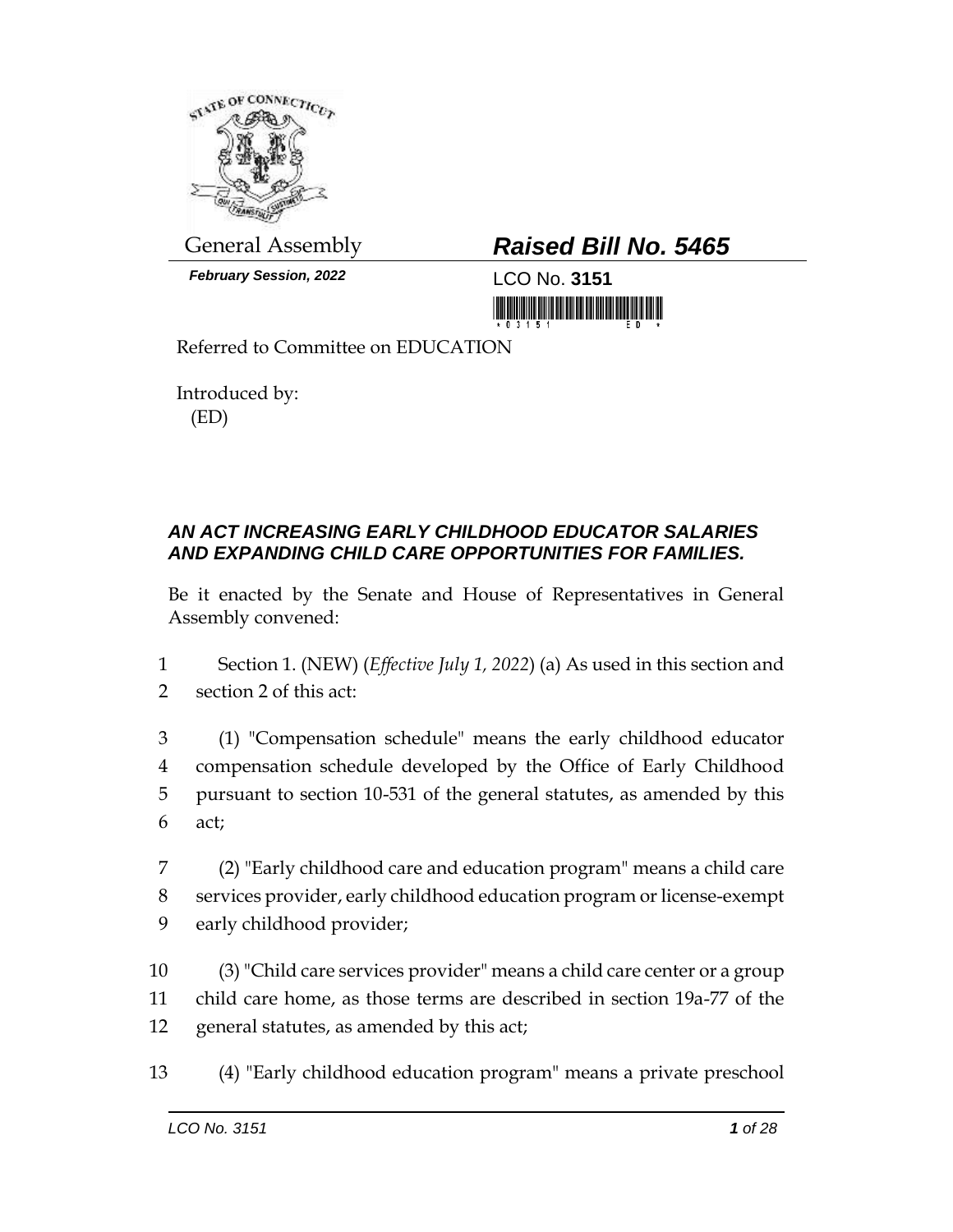program, a school readiness program or program pursuant to section 8-

210 of the general statutes, as amended by this act;

 (5) "School readiness program" has the same meaning as provided in section 10-16p of the general statutes, as amended by this act;

 (6) "License-exempt early childhood provider" means any child care services provider or school readiness program that accepts state funds for infant, toddler and preschool spaces associated with such program that is not required to be licensed pursuant to subsection (b) of section 19a-77 of the general statutes, and is located in a public school building but is not administered by a public school system;

 (7) "Employee" means a person who is employed by an early childhood care and education program and meets the eligibility criteria described in the compensation schedule and policy developed by the Office of Early Childhood pursuant to subsection (e) of this section;

 (8) "Base salary" means the annual salary that an employee was paid on December 31, 2021, or, if the position was vacant on December 31, 2021, the starting annual salary for such position on said date;

(9) "Benefits amount" means seven thousand five hundred dollars;

 (10) "Individual employee salary enhancement amount" means, for any fiscal year, the sum of (A) the difference between (i) the salary prescribed in the compensation schedule for an employee, and (ii) the amount of such employee's base salary, and (B) the benefits amount;

 (11) "Salary enhancement amount" means the sum of the total individual employee salary enhancement amounts for all employees of an early childhood care and education program for the fiscal year; and

 (12) "Family child care home" has the same meaning as provided in section 19a-77 of the general statutes, as amended by this act.

 (b) For the fiscal year ending June 30, 2023, and each fiscal year thereafter, the Office of Early Childhood shall administer the early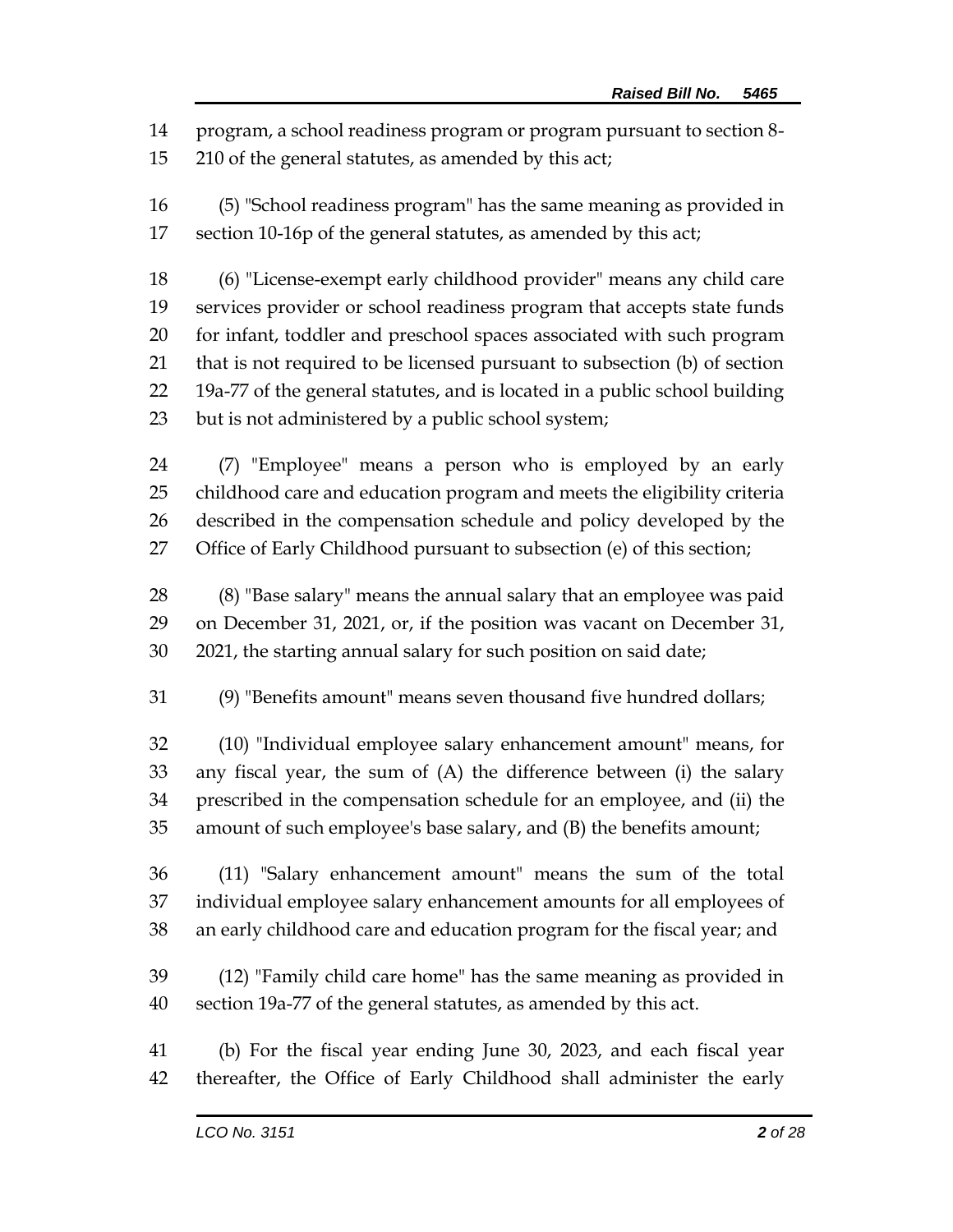childhood care and education salary enhancement grant program. The office shall annually pay to each early childhood care and education program a salary enhancement grant in the amount of such program's salary enhancement amount. Such programs shall distribute such grant funds to its employees in accordance with the policy developed by the Commissioner of Early Childhood pursuant to subsection (e) of this section.

 (c) For the fiscal year ending June 30, 2023, and each fiscal year thereafter, the office shall annually pay to each family child care home a salary enhancement grant as follows: (1) Twenty thousand dollars for each licensee of a family child care home, (2) six thousand dollars for each full-time assistant or substitute staff member approved by the Commissioner of Early Childhood pursuant to section 19a-87b of the general statutes, and (3) three thousand dollars for each part-time assistant or substitute staff member approved by the commissioner pursuant to section 19a-87b of the general statutes, and employed by the family child care home. The licensee shall distribute such grant funds in accordance with the policy developed by the commissioner pursuant to subsection (e) of this section.

 (d) Each early childhood care and education program shall register, at such time and in such manner as prescribed by the commissioner, with the Office of Early Childhood to receive a grant under the program. Upon registration, such program shall provide any information required by the office, in accordance with the policy developed by the commissioner pursuant to subsection (e) of this section.

 (e) Not later than October 1, 2022, the commissioner shall develop a policy for the administration of the early childhood care and education salary enhancement grant program. The policy shall include, but need not be limited to, eligibility criteria for the program, the registration process for the program, the distribution requirements of the grant and any other requirements the commissioner deems necessary.

Sec. 2. (NEW) (*Effective July 1, 2022*) On and after July 1, 2022, each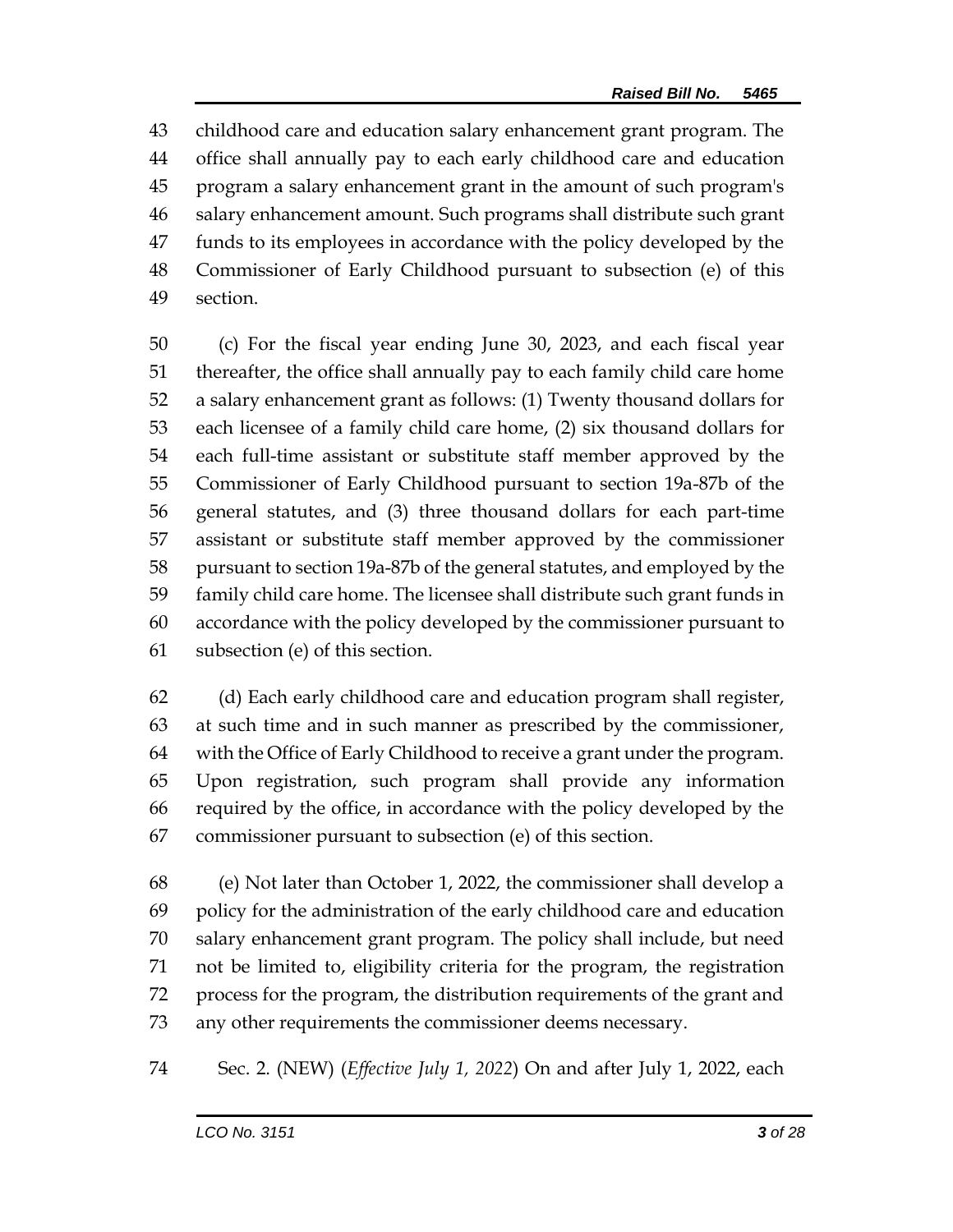employee of an early childhood care and education program shall be paid an annual salary as prescribed in the compensation schedule developed pursuant to section 10-531 of the general statutes, as amended by this act, except if an employee's salary is greater than the amount prescribed in such compensation schedule then such employee shall be paid such greater amount.

 Sec. 3. Section 10-531 of the general statutes is repealed and the following is substituted in lieu thereof (*Effective July 1, 2022*):

(a) As used in this section:

 (1) "Early childhood education program" means any child care or school readiness program that accepts state funds for infant, toddler and preschool spaces associated with such program;

 (2) "Employee" means any person who is employed by an **[**early childhood education program and meets the applicable staff 89 qualifications requirement, as defined in section 10-16p] early childhood care and education program and meets the eligibility criteria described in the compensation schedule and policy developed by the Office of Early Childhood pursuant to subsection (e) of section 1 of this act;

 (3) "Compensation" means the salary, wages, benefits and other forms of valuable consideration earned by and provided to an employee in remuneration for services rendered; **[**and**]**

 (4) "Compensation schedule" means a list or lists specifying a series of compensation steps and ranges; **[**.**]**

 (5) "Early childhood care and education program" means a child care services provider or an early childhood education program;

(6) "Child care services provider" means a child care center or a group

child care home, as those terms are described in section 19a-77, as

amended by this act;

(7) "Early childhood education program" means a private preschool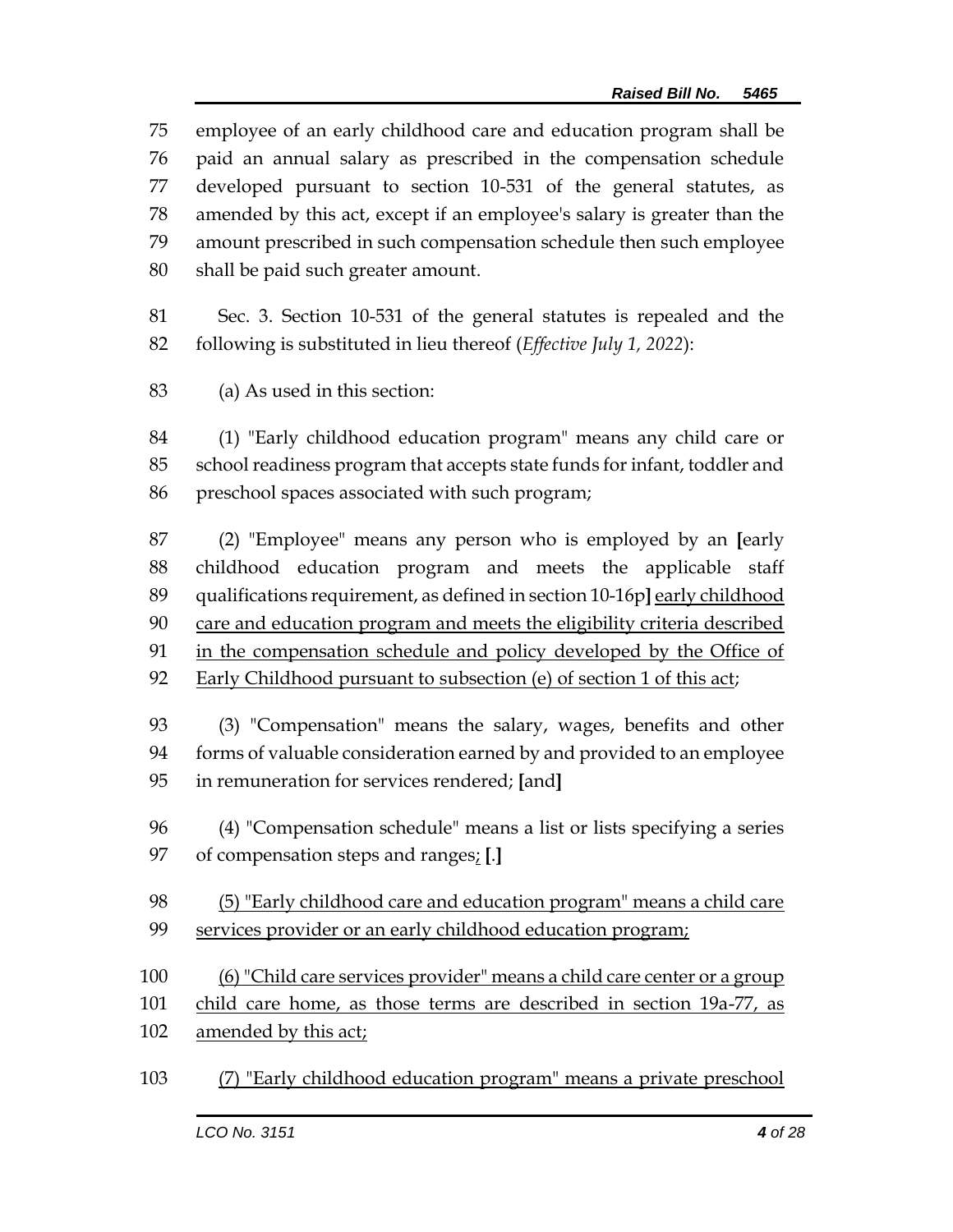program, a school readiness program or program pursuant to section 8- 210, as amended by this act; and

 (8) "School readiness program" has the same meaning as provided in section 10-16p, as amended by this act.

 (b) The Office of Early Childhood shall establish, after notice and opportunity for public comment, a proposed early childhood educator compensation schedule for employees of early childhood education programs.

 (c) (1) The office shall consider the following factors in developing the proposed early childhood educator compensation schedule: (A) Level of education, (B) training in early childhood education or child development, (C) relevant employment experience, including the number of years an individual has been employed in an early childhood education program, (D) compensation levels for certified teachers employed in a preschool program operated by a local or regional board of education or regional educational service center, and (E) cost of living in the state.

 (2) In developing the proposed early childhood educator compensation schedule, the office may (A) consider the findings and recommendations provided in "A Plan to Assist Early Education State Funded Providers to Degree Attainment and Increased Compensation" created by the office, pursuant to section 4 of public act 15-134, to create a standardized salary scale and incentive package for early childhood educators, (B) utilize state and federal funding, and (C) examine existing programs that address early childhood educator compensation and staff retention through financial incentives, such as bonuses for degree or course completion.

 (3) The office shall establish a recommended minimum salary for employees as part of the proposed early childhood educator compensation schedule.

(d) Not later than January 1, 2021, the office shall submit the proposed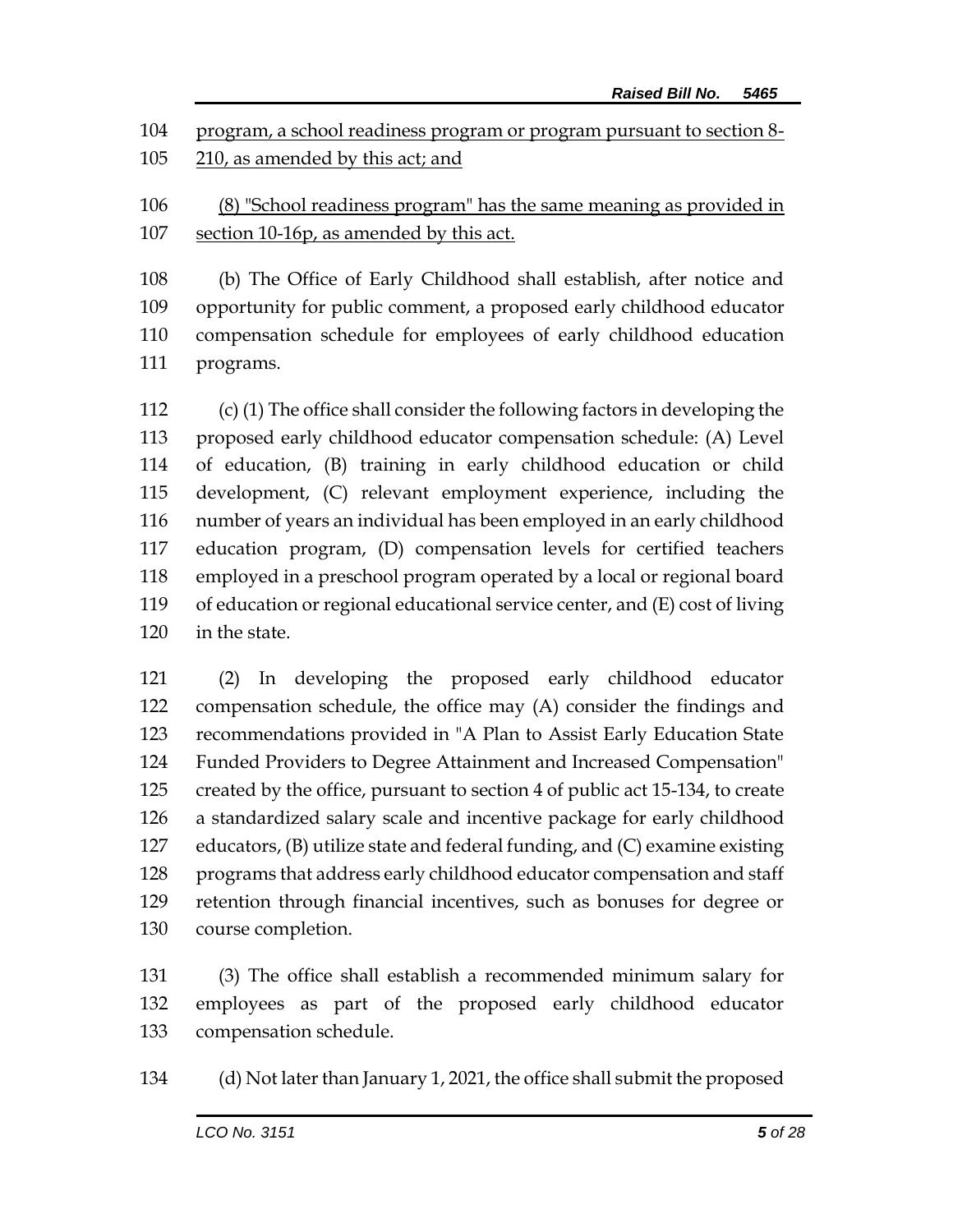early childhood educator compensation schedule and a report to the joint standing committees of the General Assembly having cognizance of matters relating to education and appropriations and the budgets of state agencies, in accordance with the provisions of section 11-4a. Such report shall include: (1) Any recommendations for legislation relating to state-wide implementation of the proposed early childhood educator compensation schedule, (2) an estimate of the cost of implementing the proposed early childhood educator compensation schedule state-wide, (3) an analysis of the effect of the state-wide implementation of the proposed early childhood educator compensation schedule on the number of available preschool seats, and (4) an explanation of how the proposed early childhood educator compensation schedule will be included in any quality rating and improvement system developed by the office, pursuant to subdivision (15) of subsection (b) of section 10- 500.

 (e) Not later than January 1, 2023, the office shall amend the compensation schedule to include employees of early childhood care and education programs.

 Sec. 4. (NEW) (*Effective July 1, 2022*) (a) For the fiscal year ending June 30, 2023, and each fiscal year thereafter, the Office of Higher Education, in collaboration with the Office of Early Childhood, shall, within available appropriations, administer an early childhood educator loan forgiveness grant program to persons who meet the eligibility requirements described in subsection (b) of this section.

 (b) The program shall provide a student loan forgiveness grant to any person who (1) has been continuously employed by a licensed child care center, group child care home or family child care home, as described in section 19a-77 of the general statutes, as amended by this act, for at least four years at the time of application, and (2) holds (A) an associate degree with a concentration in early childhood education from a public institution of higher education in the state that is regionally accredited, provided such associate degree program is approved by (i) the Board of Regents for Higher Education or the Office of Higher Education, and (ii)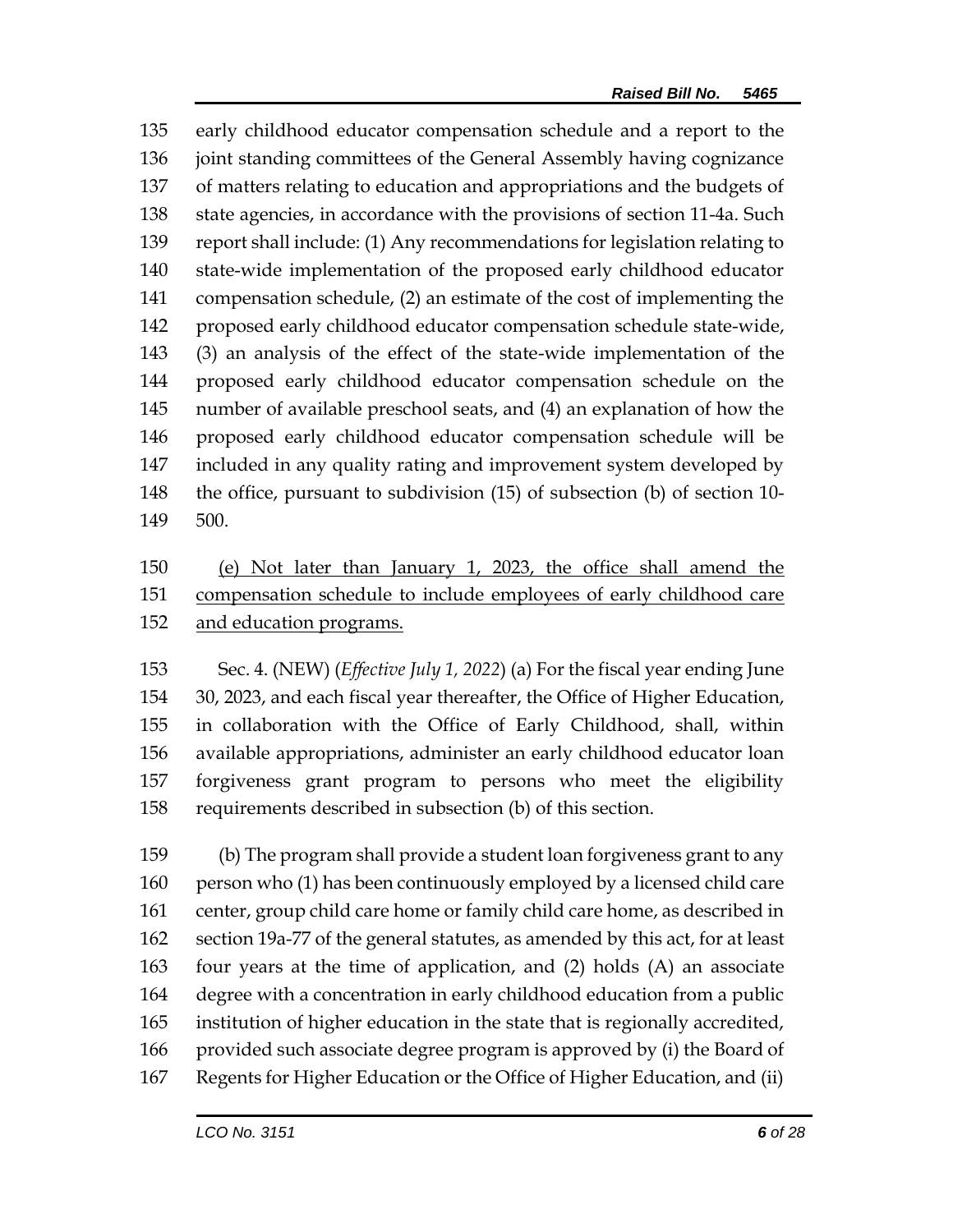the Office of Early Childhood, or (B) a bachelor's degree with a concentration in early childhood education from a public institution of higher education in the state that is regionally accredited, provided such bachelor's degree program is approved by (i) the Board of Regents for Higher Education or the Office of Higher Education, and (ii) the Office of Early Childhood. As used in this subsection, "concentration in early childhood education" has the same meaning as provided in section 10- 16p of the general statutes.

 (c) Any person who satisfies the eligibility requirements prescribed in subsection (b) of this section shall receive a grant in an amount equal to the remaining balance of such person's federal or state educational loans.

 (d) Persons may apply to the Office of Higher Education for grants under this section at such time and in such manner as the executive director of the Office of Higher Education prescribes.

 (e) Any unexpended funds appropriated for purposes of this section shall not lapse at the end of the fiscal year but shall be available for expenditure during the next fiscal year.

 Sec. 5. Subdivision (1) of subsection (b) of section 10-16q of the general statutes is repealed and the following is substituted in lieu thereof (*Effective July 1, 2022*):

 (b) (1) **[**For the fiscal year ending June 30, 2020, the per child cost of the Office of Early Childhood school readiness program offered by a school readiness provider shall not exceed eight thousand nine hundred twenty-seven dollars.**]** For the fiscal year ending June 30, **[**2021**]** 2023, and each fiscal year thereafter, the per child cost of the Office of Early Childhood school readiness program offered by a school readiness provider shall not exceed **[**nine**]** ten thousand twenty-seven dollars.

 Sec. 6. Section 10-16p of the 2022 supplement to the general statutes is repealed and the following is substituted in lieu thereof (*Effective July 1, 2022*):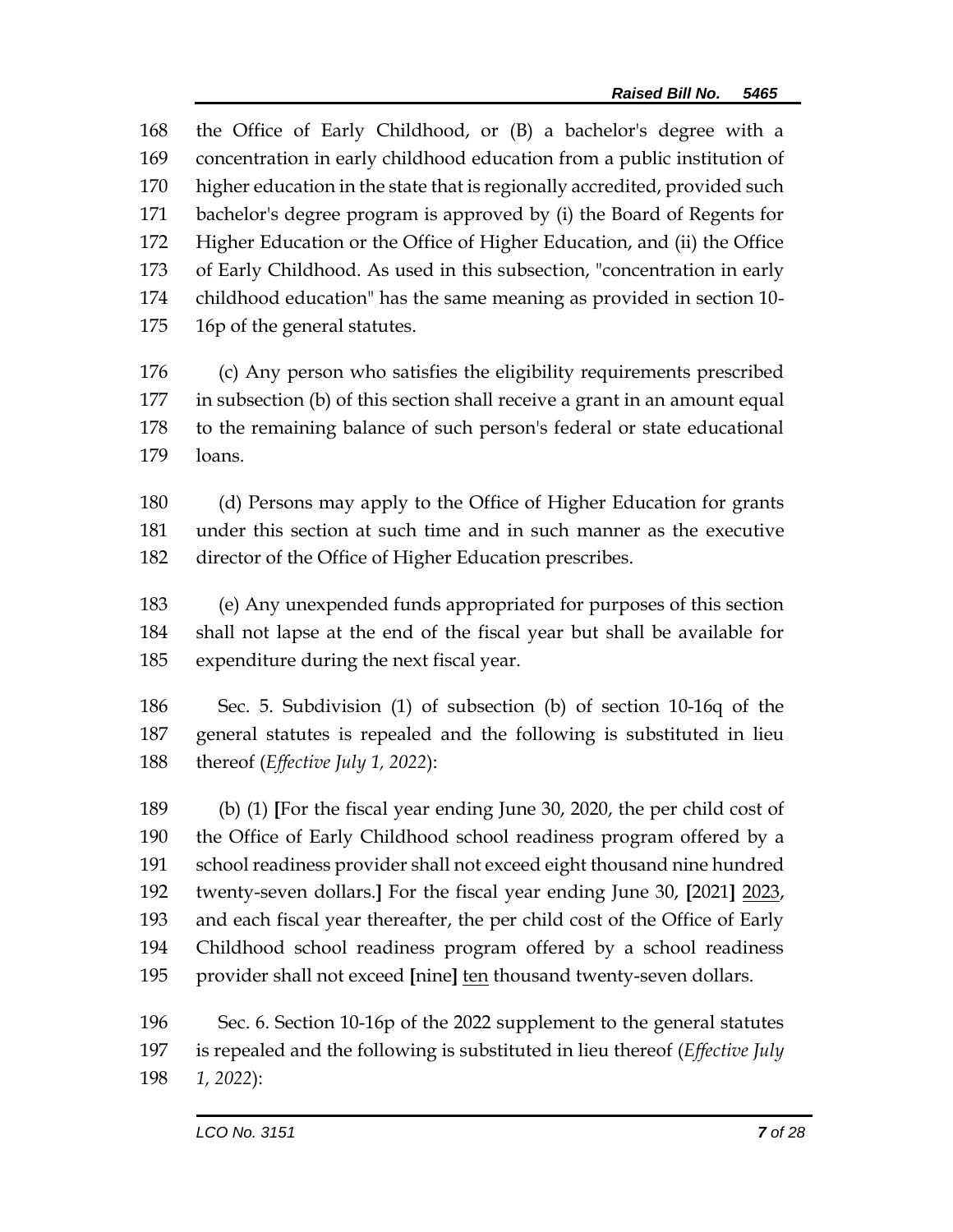(a) As used in sections 10-16o to 10-16r, inclusive, as amended by this act, 10-16u, 17b-749a and 17b-749c:

 (1) "School readiness program" means a nonsectarian program that (A) meets the standards set by the Office of Early Childhood pursuant to subsection (b) of this section and the requirements of section 10-16q, as amended by this act, and (B) provides a developmentally appropriate learning experience of not less than four hundred fifty hours and one hundred eighty days for eligible children, except as provided in subsection (d) of section 10-16q;

 (2) "Eligible children" means children three and four years of age and children five years of age who are not eligible to enroll in school pursuant to section 10-15c, or who are eligible to enroll in school and will attend a school readiness program pursuant to section 10-16t;

 (3) "Priority school" means a school in which forty per cent or more of the lunches served are served to students who are eligible for free or reduced price lunches pursuant to federal law and regulations, excluding such a school located in a priority school district pursuant to section 10-266p or in a former priority school district receiving a grant pursuant to subsection (c) of this section and, on and after July 1, 2001, excluding such a school in a transitional school district receiving a grant pursuant to section 10-16u;

 (4) "Severe need school" means a school in a priority school district pursuant to section 10-266p or in a former priority school district in 222 which forty per cent or more of the lunches served are served to students who are eligible for free or reduced price lunches;

 (5) "Accredited" means accredited by the National Association for the Education of Young Children, National Association for Family Child Care, a Head Start on-site program review instrument or a successor instrument pursuant to federal regulations, or otherwise meeting such criteria as may be established by the commissioner, unless the context otherwise requires;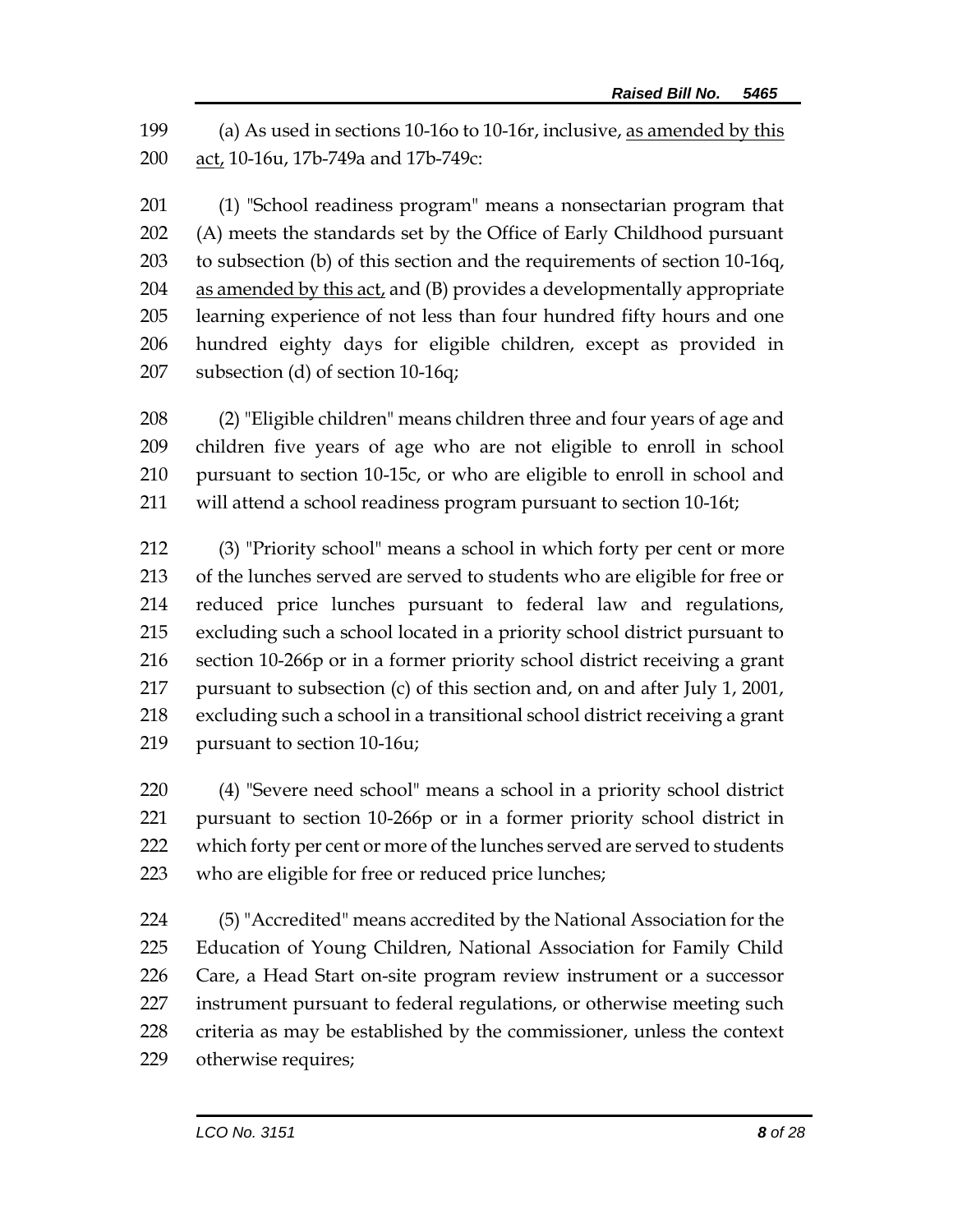(6) "Year-round" means fifty weeks per year, except as provided in subsection (d) of section 10-16q;

(7) "Commissioner" means the Commissioner of Early Childhood;

(8) "Office" means the Office of Early Childhood;

 (9) "Seeking accreditation" means a school readiness program seeking accreditation by the National Association for the Education of Young Children, National Association for Family Child Care or a Head Start on-site program review instrument or successor instrument pursuant to federal regulations, or attempting to meet criteria as may be established by the commissioner; and

 (10) "Concentration in early childhood education" means a program of study in early childhood education, including, but not limited to, early childhood education, child study, child development or human growth and development.

 (b) (1) The office shall be the lead agency for school readiness. For purposes of this section and section 10-16u, school readiness program providers eligible for funding from the office shall include local and regional boards of education, regional educational service centers, family resource centers and providers of child care centers, group child 249 care homes and family child care homes, as described in section 19a-77, 250 as amended by this act, Head Start programs, preschool programs and other programs that meet any standards established by the commissioner. The office shall establish standards for school readiness programs. The standards may include, but need not be limited to, guidelines for staff-child interactions, curriculum content, including preliteracy development, lesson plans, parental involvement, staff qualifications and training, transition to school and administration. The office shall develop age-appropriate developmental skills and goals for children attending such programs. The commissioner, in consultation with the president of the Connecticut State Colleges and Universities, the Commissioners of Education and Social Services and other appropriate entities, shall develop a professional development program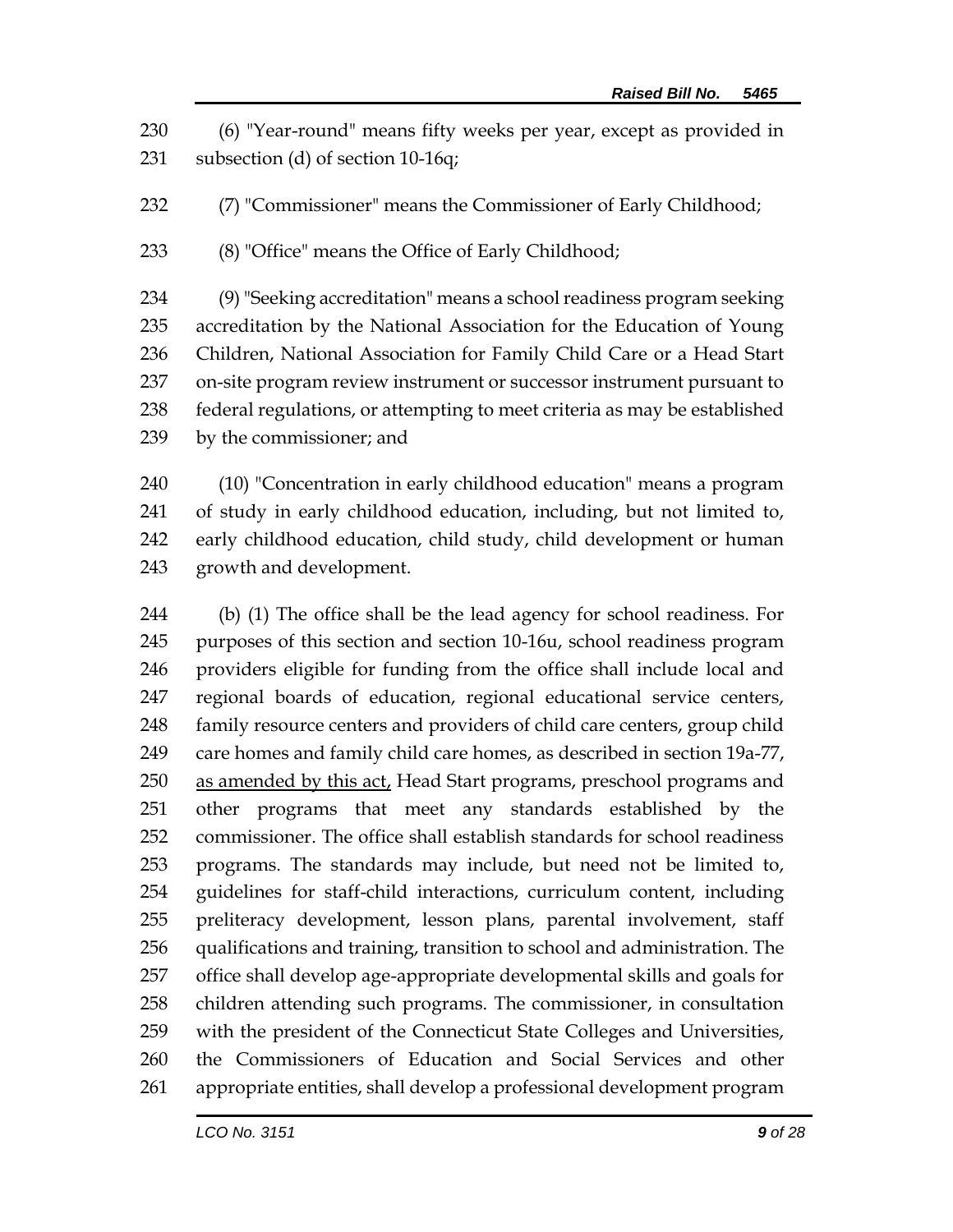for the staff of school readiness programs.

(2) For purposes of this section:

 (A) Prior to July 1, 2022, "staff qualifications" means that for each early childhood education program accepting state funds for infant, toddler and preschool spaces associated with such program's child care program or school readiness program, there is in each classroom an individual who has at least the following: (i) A childhood development associate credential or an equivalent credential issued by an organization approved by the commissioner and twelve credits or more in early childhood education or child development, as determined by 272 the commissioner or the president of the Connecticut State Colleges and Universities, after consultation with the commissioner, from an institution of higher education (I) accredited by the Board of Regents for Higher Education or Office of Higher Education, and (II) regionally accredited; (ii) an associate degree with twelve credits or more in early childhood education or child development, as determined by the commissioner or the president of the Connecticut State Colleges and Universities, after consultation with the commissioner, from such an institution; (iii) a four-year degree with twelve credits or more in early childhood education or child development, as determined by the commissioner or the president of the Connecticut State Colleges and Universities, after consultation with the commissioner, from such an institution; (iv) certification pursuant to section 10-145b with an endorsement in early childhood education or special education; (v) an associate degree with a concentration in early childhood education from an institution of higher education that is regionally accredited; or (vi) a bachelor's degree with a concentration in early childhood education from an institution of higher education that is regionally accredited;

 (B) From July 1, 2022, until June 30, 2025, "staff qualifications" means that for each early childhood education program accepting state funds for infant, toddler and preschool spaces associated with such program's child care program or school readiness program, (i) at least fifty per cent of those individuals with the primary responsibility for a classroom of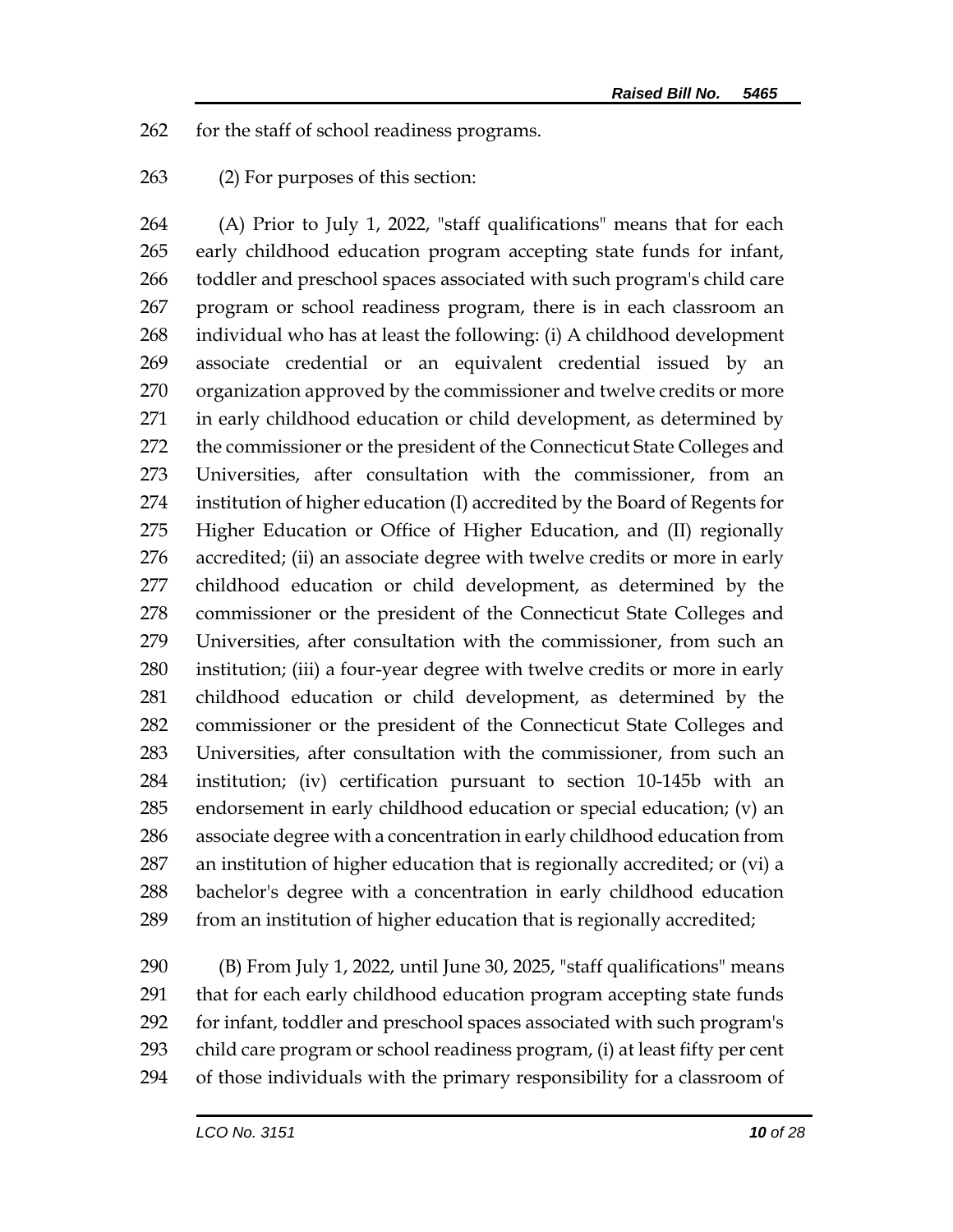children (I) hold certification pursuant to section 10-145b with an endorsement in early childhood education or early childhood special education, (II) have been issued an early childhood teacher credential, pursuant to section 10-520b, (III) hold at least an associate degree with a concentration in early childhood education from an institution of higher education that is regionally accredited, or (IV) satisfy the requirements of subdivision (3), (4) or (5) of this subsection, and (ii) such remaining individuals with the primary responsibility for a classroom of children hold a childhood development associate credential or an equivalent credential issued by an organization approved by the commissioner and twelve credits or more in early childhood education or child development, as determined by the commissioner or the president of the Connecticut State Colleges and Universities, after consultation with the commissioner, from an institution of higher education (I) accredited by the Board of Regents for Higher Education or Office of Higher Education, and (II) regionally accredited;

 (C) From July 1, 2025, until June 30, 2029, "staff qualifications" means that for each early childhood education program accepting state funds for infant, toddler and preschool spaces associated with such program's child care program or school readiness program, (i) at least fifty per cent of those individuals with the primary responsibility for a classroom of children (I) hold certification pursuant to section 10-145b with an endorsement in early childhood education or early childhood special education, (II) have been issued an early childhood teacher credential, pursuant to subdivision (2) of section 10-520b, (III) hold at least a bachelor's degree with a concentration in early childhood education from an institution of higher education that is regionally accredited, or (IV) satisfy the requirements of subdivision (3), (4) or (5) of this subsection, and (ii) such remaining individuals with the primary responsibility for a classroom of children (I) hold an associate degree with a concentration in early childhood education from an institution of higher education that is regionally accredited, or (II) have been issued an early childhood teacher credential, pursuant to subdivision (1) of section 10-520b; and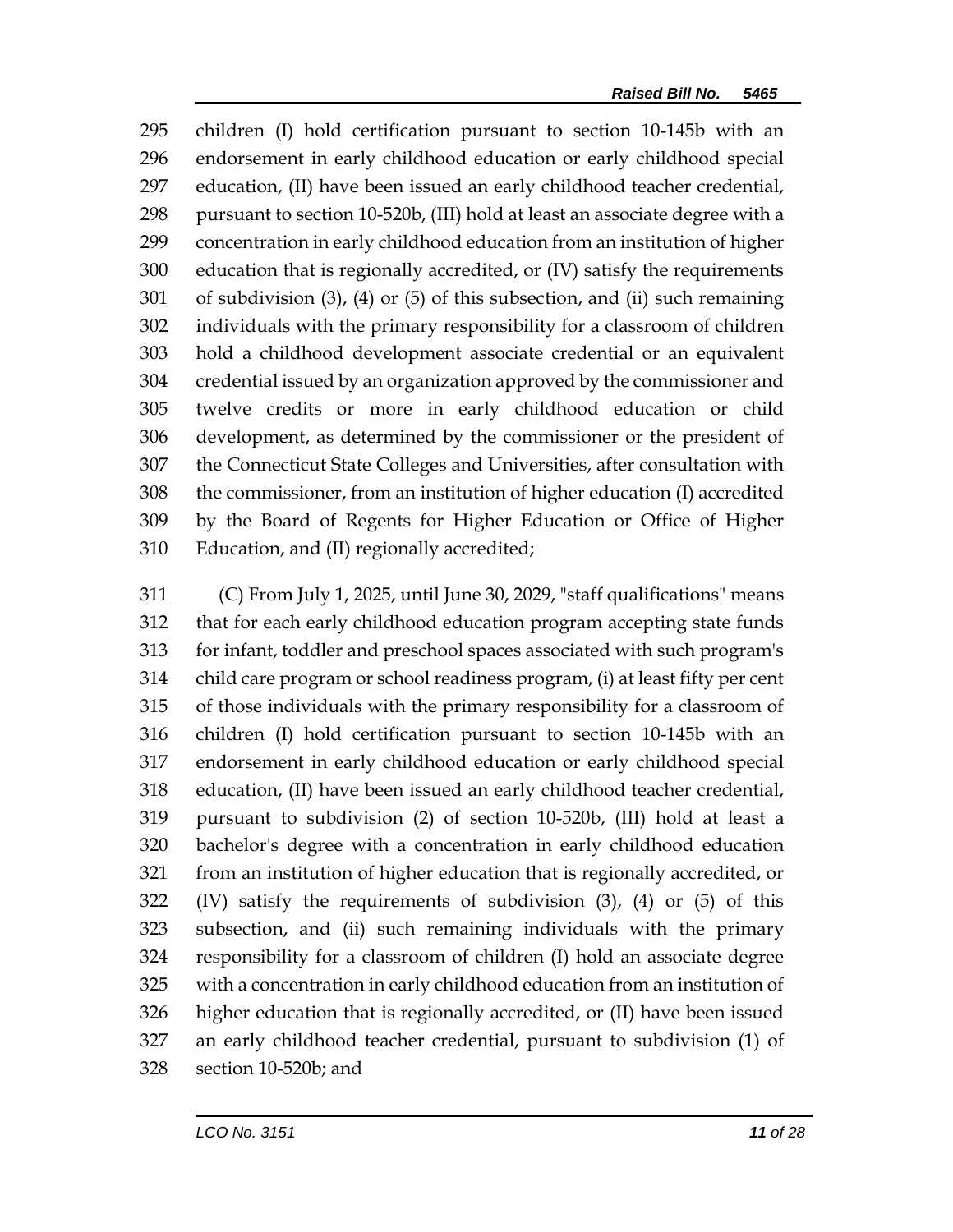(D) On and after July 1, 2029, "staff qualifications" means that for each early childhood education program accepting state funds for infant, toddler and preschool spaces associated with such program's child care program or school readiness program, one hundred per cent of those individuals with the primary responsibility for a classroom of children (i) hold certification pursuant to section 10-145b with an endorsement in early childhood education or early childhood special education, (ii) have been issued an early childhood teacher credential, pursuant to subdivision (2) of section 10-520b, (iii) hold at least a bachelor's degree with a concentration in early childhood education from an institution of higher education that is regionally accredited, or (iv) satisfy the requirements of subdivision (3), (4) or (5) of this subsection.

 (3) Any individual with a bachelor's degree in early childhood education or child development or a bachelor's degree and twelve credits or more in early childhood education or child development, who, on or before June 30, 2015, is employed by an early childhood education program that accepts state funds for infant, toddler and preschool spaces associated with such program's child care program or school readiness program shall be considered to meet the staff qualifications required under subparagraphs (B) to (D), inclusive, of subdivision (2) of this subsection. No such early childhood education program shall terminate any such individual from employment for purposes of meeting the staff qualification requirements set forth in 352 subparagraph  $(B)$ ,  $(C)$  or  $(D)$  of subdivision  $(2)$  of this subsection.

 (4) Any individual with an associate degree or a bachelor's degree in early childhood education or child development or an associate degree or a bachelor's degree and twelve credits or more in early childhood education or child development from an institution of higher education that is regionally accredited, other than an associate degree or a bachelor's degree with a concentration in early childhood education, may submit documentation concerning such degree for review and assessment by the office as to whether such degree has a sufficient concentration in early childhood education so as to satisfy the requirements set forth in subparagraphs (B) to (D), inclusive, of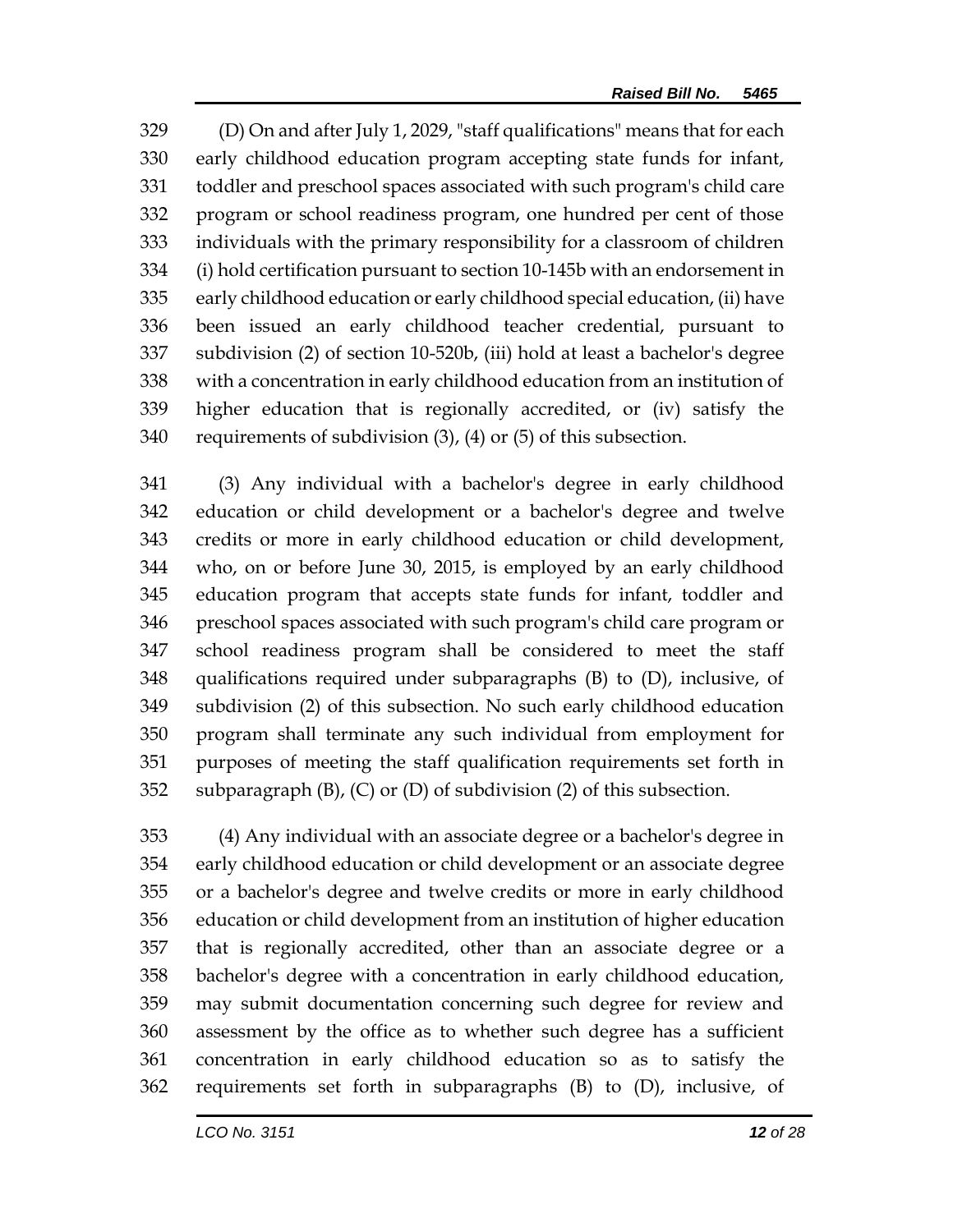subdivision (2) of this subsection.

 (5) Any individual with an associate degree with twelve credits or more in early childhood education or child development, as determined by the commissioner or the president of the Connecticut State Colleges and Universities, after consultation with the commissioner, from an institution of higher education (A) accredited by the Board of Regents for Higher Education or Office of Higher Education, and (B) regionally accredited, who has been employed in the same early childhood education program that accepts state funds for infant, toddler and preschool spaces associated with such program's child care program or school readiness program since 1995 shall be considered to meet the staff qualifications required under subparagraphs (B) to (D), inclusive, of subdivision (2) of this subsection until June 30, 2025. On and after July 1, 2025, such individual shall hold a childhood development associate credential or an equivalent credential, described in subparagraph (A) of subdivision (2) of this subsection, or otherwise meet the staff qualifications required under subparagraphs (C) and (D) of subdivision (2) of this subsection. Any such individual who terminates his or her employment with such early childhood education program on or before June 30, 2025, and accepts a position at another early childhood education program accepting state funds for spaces associated with such program's child care program or school readiness program shall submit documentation of such individual's progress toward meeting 386 the staff qualification requirements set forth in subparagraph  $(B)$  to  $(D)$ , inclusive, of subdivision (2) of this subsection in a manner determined by the office.

 (c) The commissioner shall establish a grant program to provide spaces in accredited school readiness programs located in priority school districts, as described in section 10-266p, or in former priority school districts for eligible children. The state, acting by and in the discretion of the Commissioner of Early Childhood, in consultation with a town or regional school readiness council, may enter into a contract with a municipality, local or regional board of education, regional educational service center, family resource center, provider of a child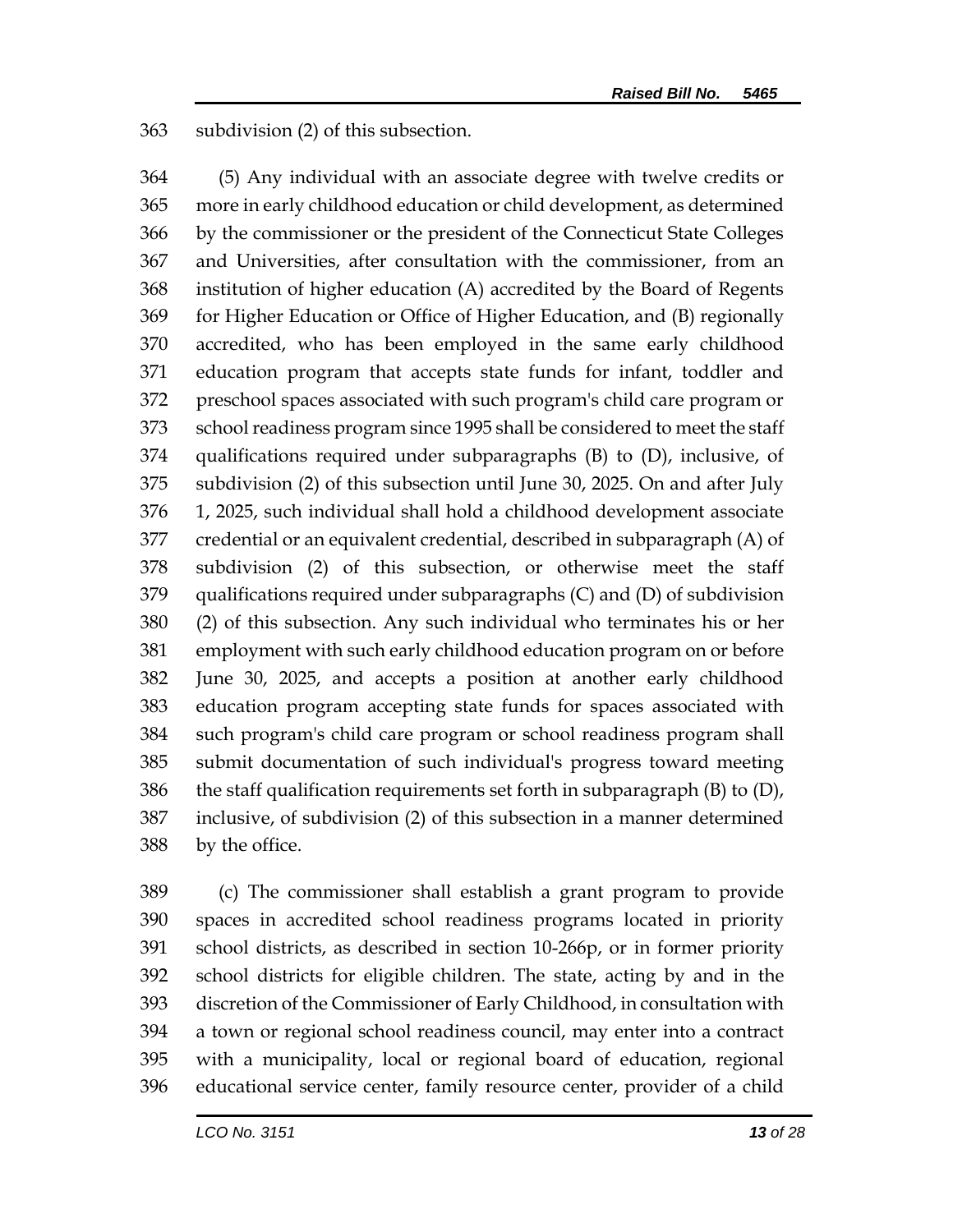care center, group child care home or family child care home, as described in section 19a-77, as amended by this act, Head Start program, preschool program or other program that meets such standards established by the commissioner, to provide, within available appropriations, state financial assistance. Eligibility shall be determined for a five-year period based on an applicant's designation as a priority school district for the initial year of application, except that if a school district that receives a grant pursuant to this subsection is no longer designated as a priority school district at the end of such five-year period, such former priority school district shall continue to be eligible to receive a grant pursuant to this subsection. Grant awards shall be made annually contingent upon available funding and a satisfactory annual evaluation. The chief elected official of such town and the superintendent of schools for such priority school district or former priority school district shall submit a plan for the expenditure of grant funds and responses to the local request for proposal process to the commissioner. The commissioner shall review and approve such plans. The plan shall: (1) Be developed in consultation with the local or 415 regional school readiness council established pursuant to section 10-16r. as amended by this act; (2) be based on a needs and resource assessment; (3) provide for the issuance of requests for proposals for providers of accredited school readiness programs, provided, after the initial requests for proposals, facilities that have been approved to operate a child care program financed through the Connecticut Health and Education Facilities Authority and have received a commitment for debt service from the Department of Social Services, pursuant to section 17b- 749i, on or before June 30, 2014, and on or after July 1, 2014, from the office, are exempt from the requirement for issuance of annual requests for proposals; and (4) identify the need for funding pursuant to section 17b-749a in order to extend the hours and days of operation of school readiness programs in order to provide child care services for children attending such programs.

 (d) (1) The commissioner shall establish a competitive grant program to provide spaces in accredited school readiness programs or school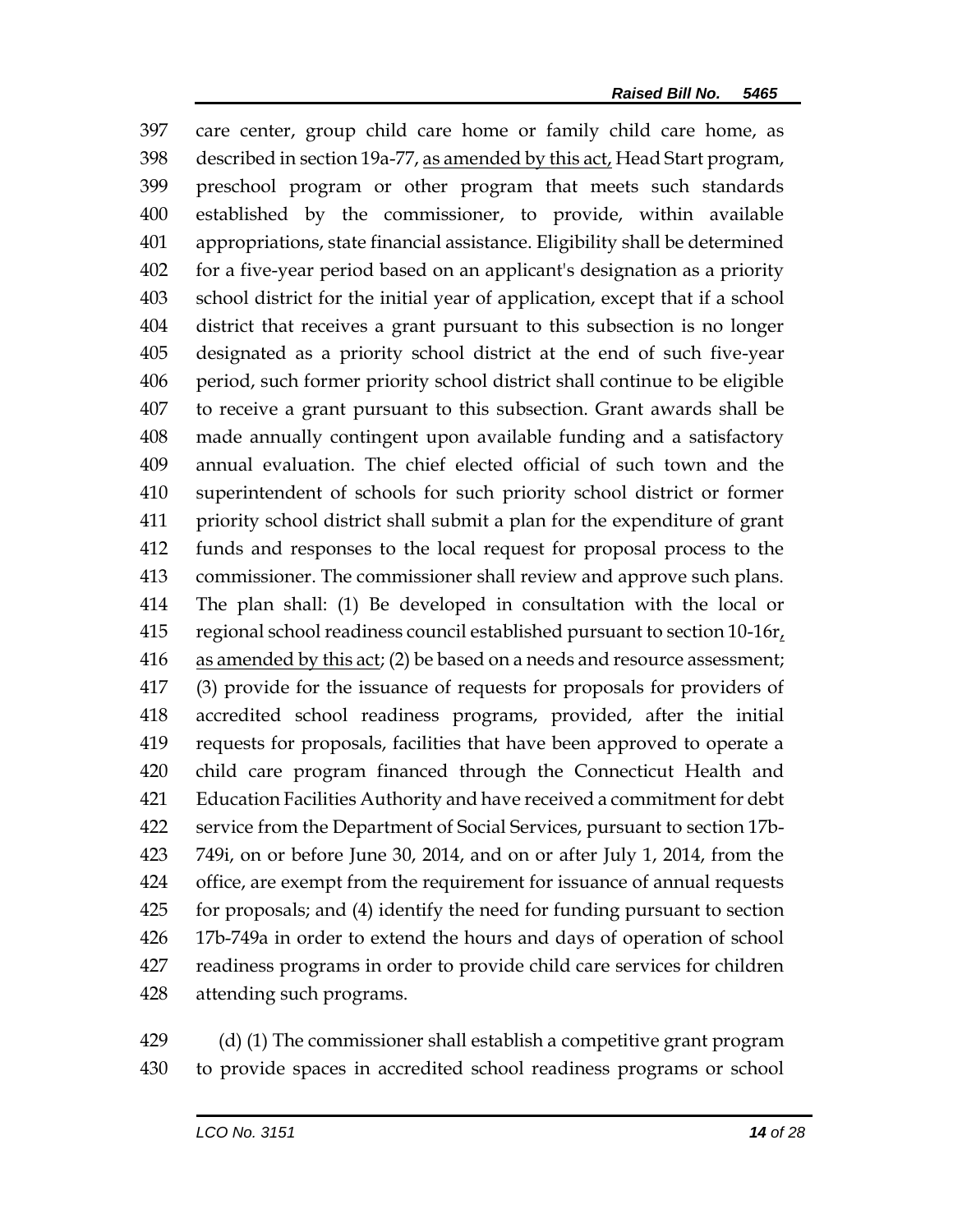readiness programs seeking accreditation located in (A) an area served by a priority school or a former priority school, (B) a town ranked one to fifty when all towns are ranked in ascending order according to town wealth, as defined in subdivision (26) of section 10-262f, whose school district is not a priority school district pursuant to section 10-266p, (C) a town formerly a town described in subparagraph (B) of this subdivision, as provided for in subdivision (2) of this subsection, or (D) a town designated as an alliance district, as defined in section 10-262u, whose school district is not a priority school district pursuant to section 10- 266p. A town in which a priority school is located, a regional school 441 readiness council, pursuant to subsection (c) of section 10-16r, as amended by this act, for a region in which such a school is located or a town described in subparagraph (B) of this subdivision may apply for such a grant in an amount equal to the number of spaces in an accredited school readiness program or a school readiness program seeking accreditation multiplied by the per child cost set forth in subdivision (1) of subsection (b) of section 10-16q, as amended by this act. Eligibility shall be determined for a three-year period based on an applicant's designation as having a priority school or being a town described in subparagraph (B) of this subdivision for the initial year of application. The state, acting by and in the discretion of the Commissioner of Early Childhood, in consultation with a town or regional school readiness council, may enter into a contract with a municipality, local or regional board of education, regional educational service center, family resource center, provider of a child care center, group child care home or family 456 child care home, as described in section 19a-77, as amended by this act, Head Start program, preschool program or other program that meets such standards established by the commissioner, to provide, within available appropriations, state financial assistance. The chief elected official of such town and the superintendent of schools of the school district or the regional school readiness council shall submit a plan, as described in subsection (c) of this section, for the expenditure of such grant funds to the commissioner. In awarding grants pursuant to this subsection, the commissioner shall give preference to applications submitted by regional school readiness councils and may, within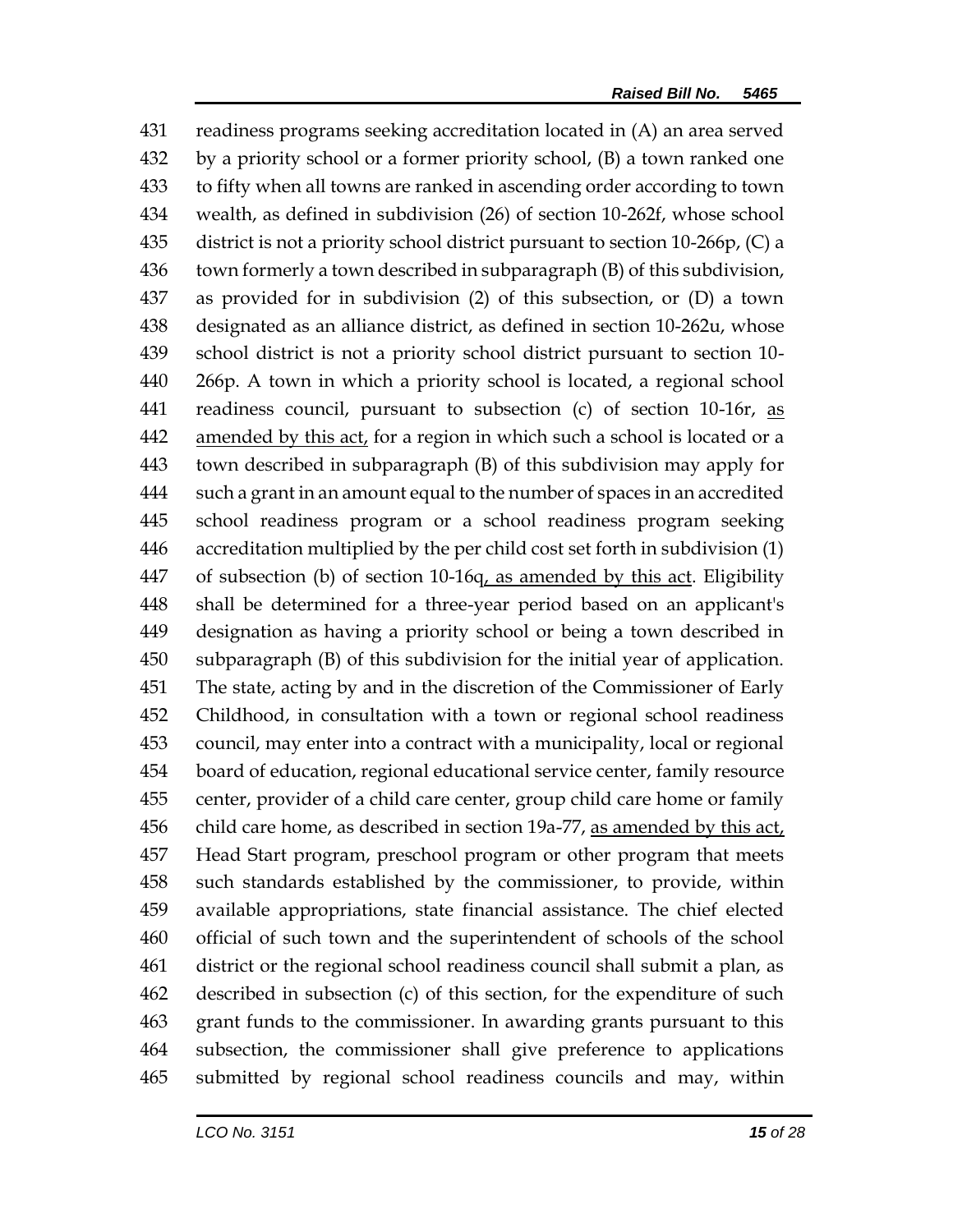available appropriations, provide a grant to such town or regional school readiness council that increases the number of spaces for eligible children who reside in an area or town described in subparagraphs (A) to (D), inclusive, of this subdivision, in an accredited school readiness program or a school readiness program seeking accreditation.

 (2) (A) Except as provided in subparagraph (C) of this subdivision, commencing with the fiscal year ending June 30, 2005, if a town received a grant pursuant to subdivision (1) of this subsection and is no longer eligible to receive such a grant, the town may receive a phase-out grant for each of the three fiscal years following the fiscal year such town received its final grant pursuant to subdivision (1) of this subsection.

 (B) The amount of such phase-out grants shall be determined as follows: (i) For the first fiscal year following the fiscal year such town received its final grant pursuant to subdivision (1) of this subsection, in an amount that does not exceed seventy-five per cent of the grant amount such town received for the town or school's final year of eligibility pursuant to subdivision (1) of this subsection; (ii) for the second fiscal year following the fiscal year such town received its final grant pursuant to subdivision (1) of this subsection, in an amount that does not exceed fifty per cent of the grant amount such town received for the town's or school's final year of eligibility pursuant to subdivision (1) of this subsection; and (iii) for the third fiscal year following the fiscal year such town received its final grant pursuant to subdivision (1) of this subsection, in an amount that does not exceed twenty-five per cent of the grant amount such town received for the town's or school's final year of eligibility pursuant to subdivision (1) of this subsection.

 (C) For the fiscal year ending June 30, 2011, and each fiscal year thereafter, any town that received a grant pursuant to subparagraph (B) of subdivision (1) of this subsection for the fiscal year ending June 30, 2010, shall continue to receive a grant under this subsection even if the town no longer meets the criteria for such grant pursuant to subparagraph (B) of subdivision (1) of this subsection.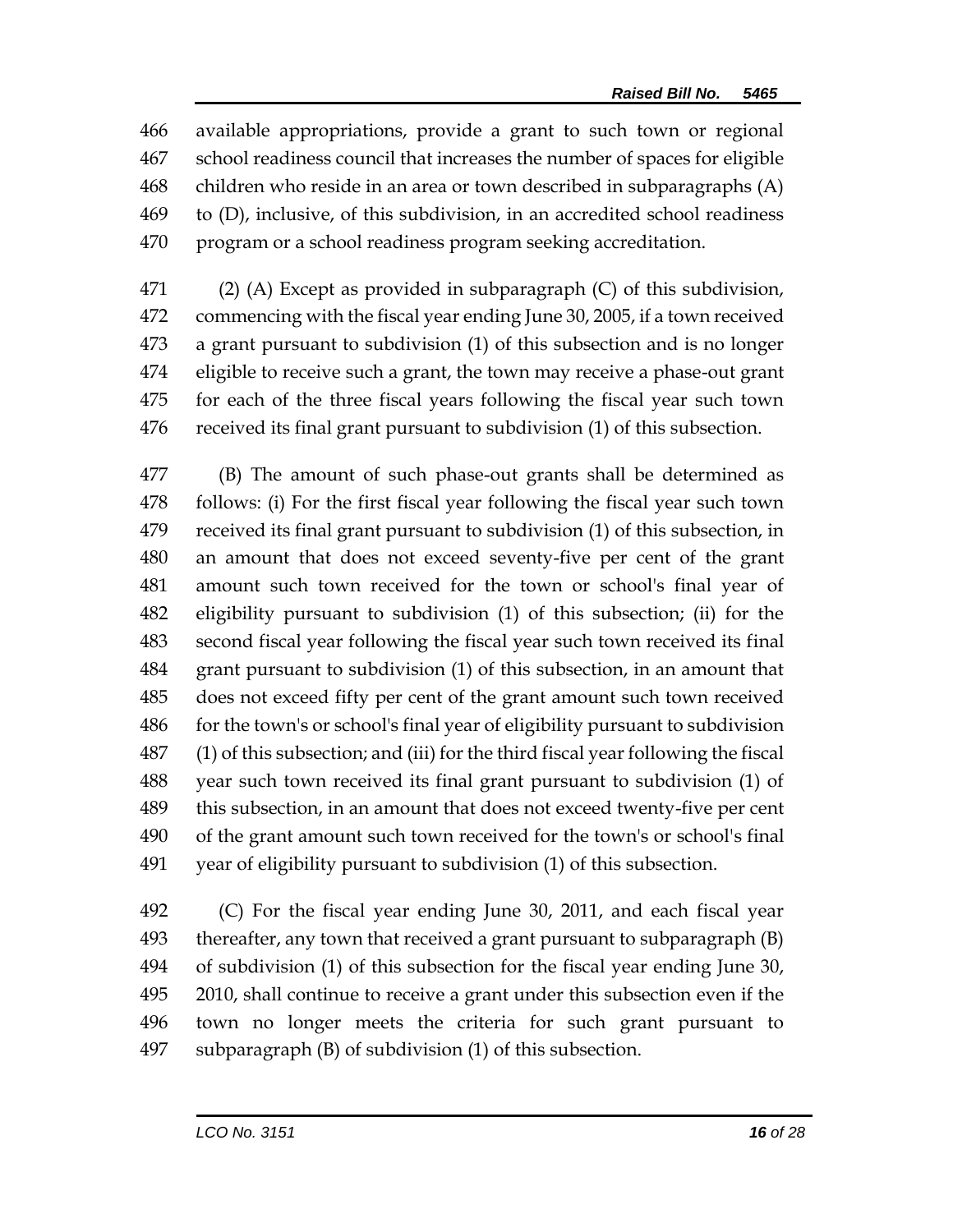(e) (1) If funds appropriated for the purposes of subsection (c) of this section are not expended, the commissioner may deposit such unexpended funds in the account established under section 10-16aa and use such unexpended funds in accordance with the provisions of section 10-16aa.

 (2) For the fiscal year ending June 30, 2015, and each fiscal year thereafter, if funds appropriated for the purposes of subsection (c) of this section are not expended, an amount up to one million dollars of such unexpended funds may be available for the provision of scholarships and professional development for early childhood care and education program providers, and individual staff members employed in such programs, provided such programs accept state funds for infant, toddler and preschool slots. Such unexpended funds may be available for use in accordance with the provisions of this **[**subparagraph**]** 512 subdivision for the subsequent fiscal year. The commissioner may use such unexpended funds on and after July 1, 2015, to support early childhood education programs accepting state funds in satisfying the staff qualifications requirements of subparagraphs (B) and (C) of subdivision (2) of subsection (b) of this section. The commissioner shall use any such funds to provide assistance to individual staff members, giving priority to those staff members (A) attending an institution of higher education accredited by the Board of Regents for Higher Education or the Office of Higher Education, and approved by the Office of Early Childhood, and regionally accredited, at a maximum of ten thousand dollars per staff member per year for the cost of higher education courses leading to a bachelor's degree or, not later than December 31, 2015, an associate degree, as such degrees are described in said subparagraphs (B) and (C), or (B) receiving noncredit competency-based training approved by the office, at a maximum of one thousand dollars per staff member per year, provided such staff members have applied for all available federal and state scholarships and grants, and such assistance does not exceed such staff members' financial need. Individual staff members shall apply for such unexpended funds in a manner determined by the commissioner. The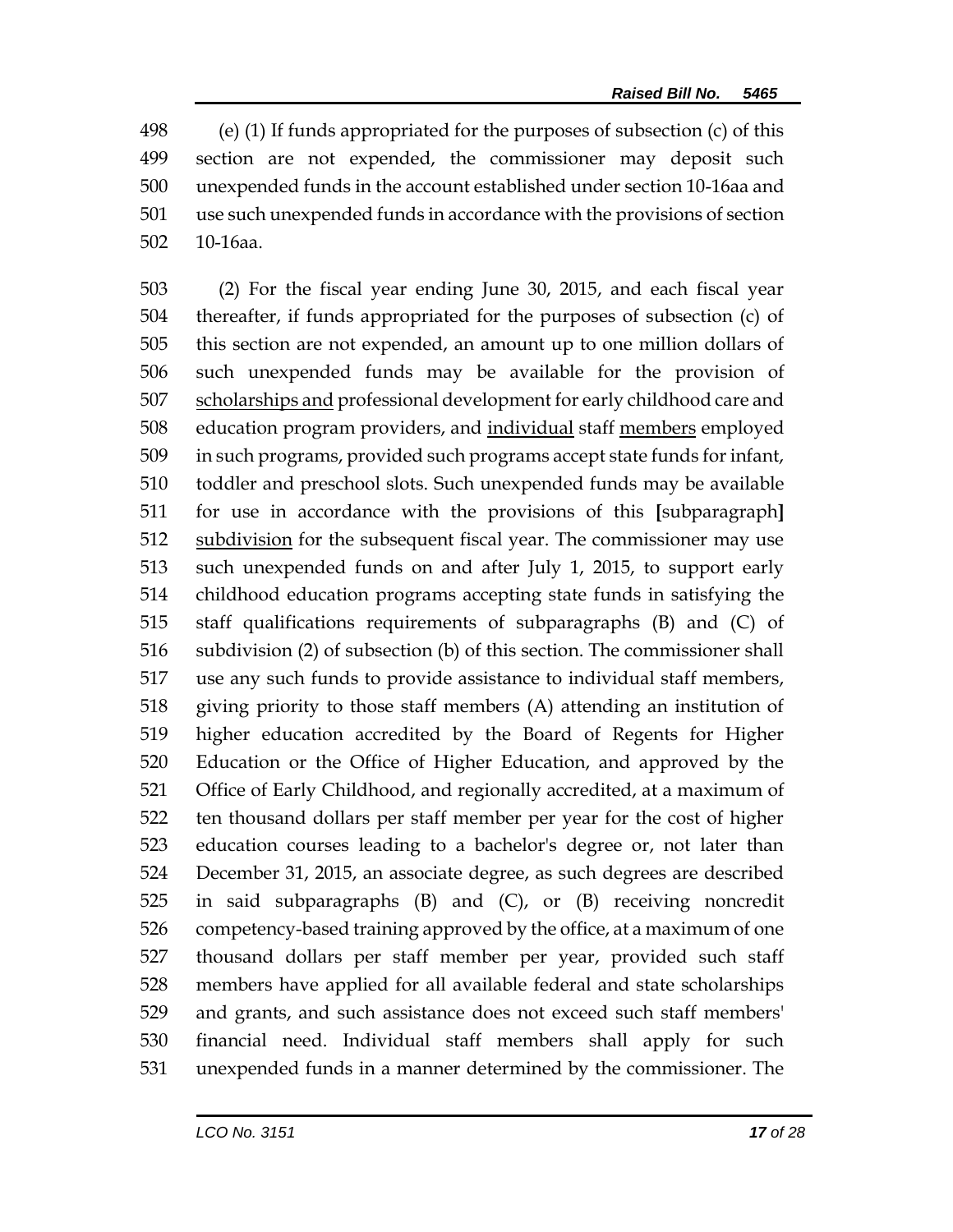commissioner shall determine how such unexpended funds shall be distributed.

 (3) If funds appropriated for the purposes of subsection (c) of this section are not expended pursuant to subsection (c) of this section, deposited pursuant to subdivision (1) of this subsection, or used pursuant to subdivision (2) of this subsection, the commissioner may use such unexpended funds to support local school readiness programs. The commissioner may use such funds for purposes including, but not limited to, (A) assisting local school readiness programs in meeting and maintaining accreditation requirements, (B) providing training in implementing the preschool assessment and curriculum frameworks, including training to enhance literacy teaching skills, (C) developing a state-wide preschool curriculum, (D) developing student assessments for students in grades kindergarten to two, inclusive, (E) developing and implementing best practices for parents in supporting preschool and kindergarten student learning, (F) developing and implementing strategies for children to successfully transition to preschool and from preschool to kindergarten, including through parental engagement and whole-family supports that may be utilized through the two- generational initiative, established pursuant to section 17b-112*l*, or through other available resources, (G) providing for professional development, including assisting in career ladder advancement, for school readiness staff, (H) providing supplemental grants to other towns that are eligible for grants pursuant to subsection (c) of this section, and (I) developing a plan to provide spaces in an accredited school readiness program or a school readiness program seeking accreditation to all eligible children who reside in an area or town described in subparagraphs (A) to (D), inclusive, of subdivision (1) of subsection (d) of this section.

 (f) Any school readiness program that receives funds pursuant to this section or section 10-16u shall not discriminate on the basis of race, color, national origin, gender, religion or disability. For purposes of this section, a nonsectarian program means any public or private school readiness program that is not violative of the Establishment Clause of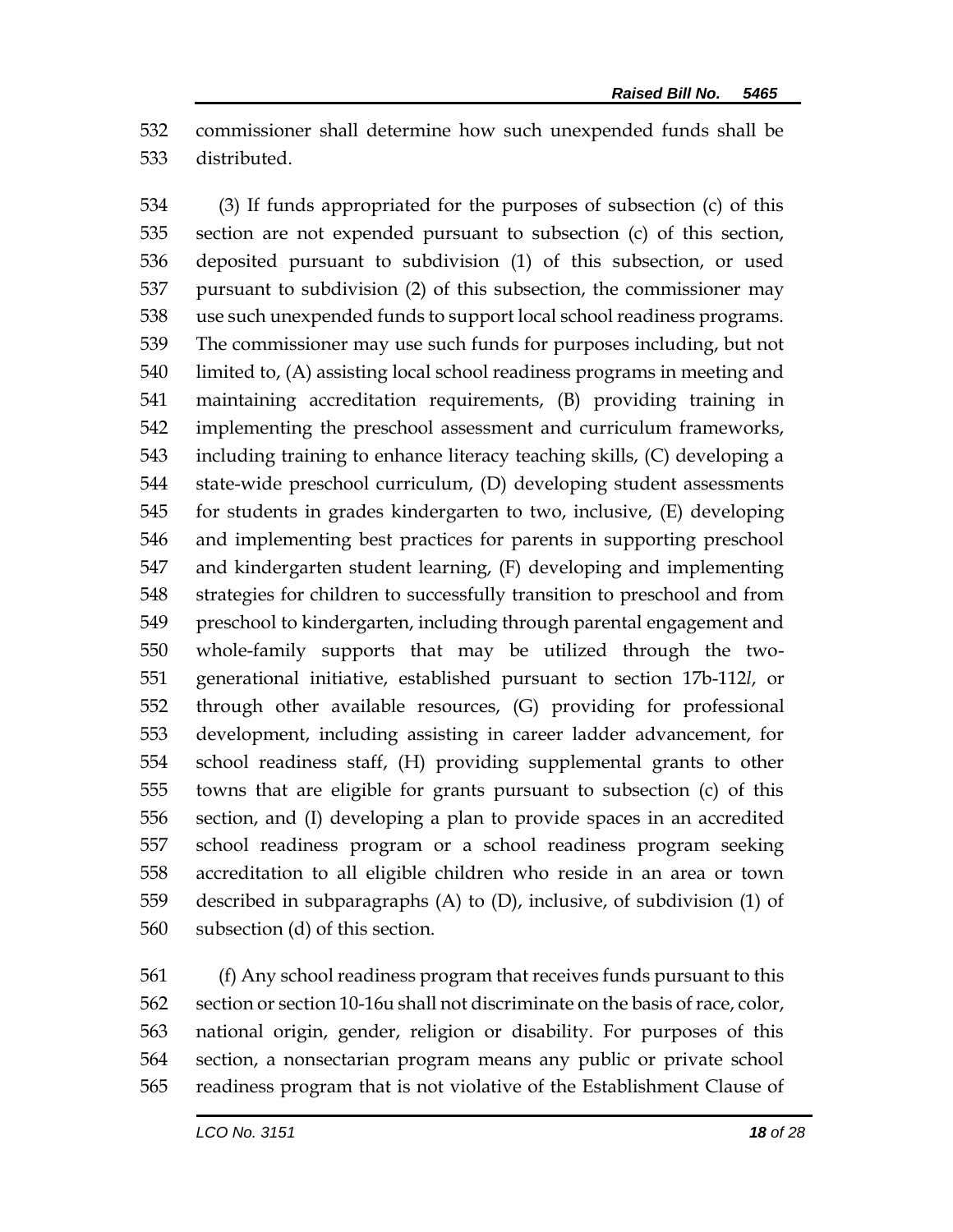the Constitution of the State of Connecticut or the Establishment Clause of the Constitution of the United States of America.

 (g) Subject to the provisions of this subsection, no funds received by a town pursuant to subsection (c) or (d) of this section or section 10-16u shall be used to supplant federal, state or local funding received by such town for early childhood education, provided a town may use an amount determined in accordance with this subsection for coordination, program evaluation and administration. Such amount shall be at least five per cent of the total grant allocation, but not more than seventy-five thousand dollars and shall be determined by the commissioner based on the school readiness grant award allocated to the town pursuant to subsection (c) or (d) of this section or section 10-16u and the number of operating sites for coordination, program evaluation and administration. Such amount shall be increased by an amount equal to local funding provided for early childhood education coordination, program evaluation and administration, not to exceed twenty-five thousand dollars. Each town that receives a grant pursuant to subsection (c) or (d) of this section or section 10-16u shall designate a person to be responsible for such coordination, program evaluation and administration and to act as a liaison between the town and the commissioner. Each school readiness program that receives funds pursuant to this section or section 10-16u shall provide information to the commissioner or the school readiness council, as requested, that is necessary for purposes of any school readiness program evaluation.

 (h) Any town receiving a grant pursuant to this section may use such grant, with the approval of the commissioner, to prepare a facility or staff for operating a school readiness program and shall be adjusted based on the number of days of operation of a school readiness program if a shorter term of operation is approved by the commissioner.

 (i) A town may use grant funds to purchase spaces for eligible children who reside in such town at an accredited school readiness program located in another town. A regional school readiness council may use grant funds to purchase spaces for eligible children who reside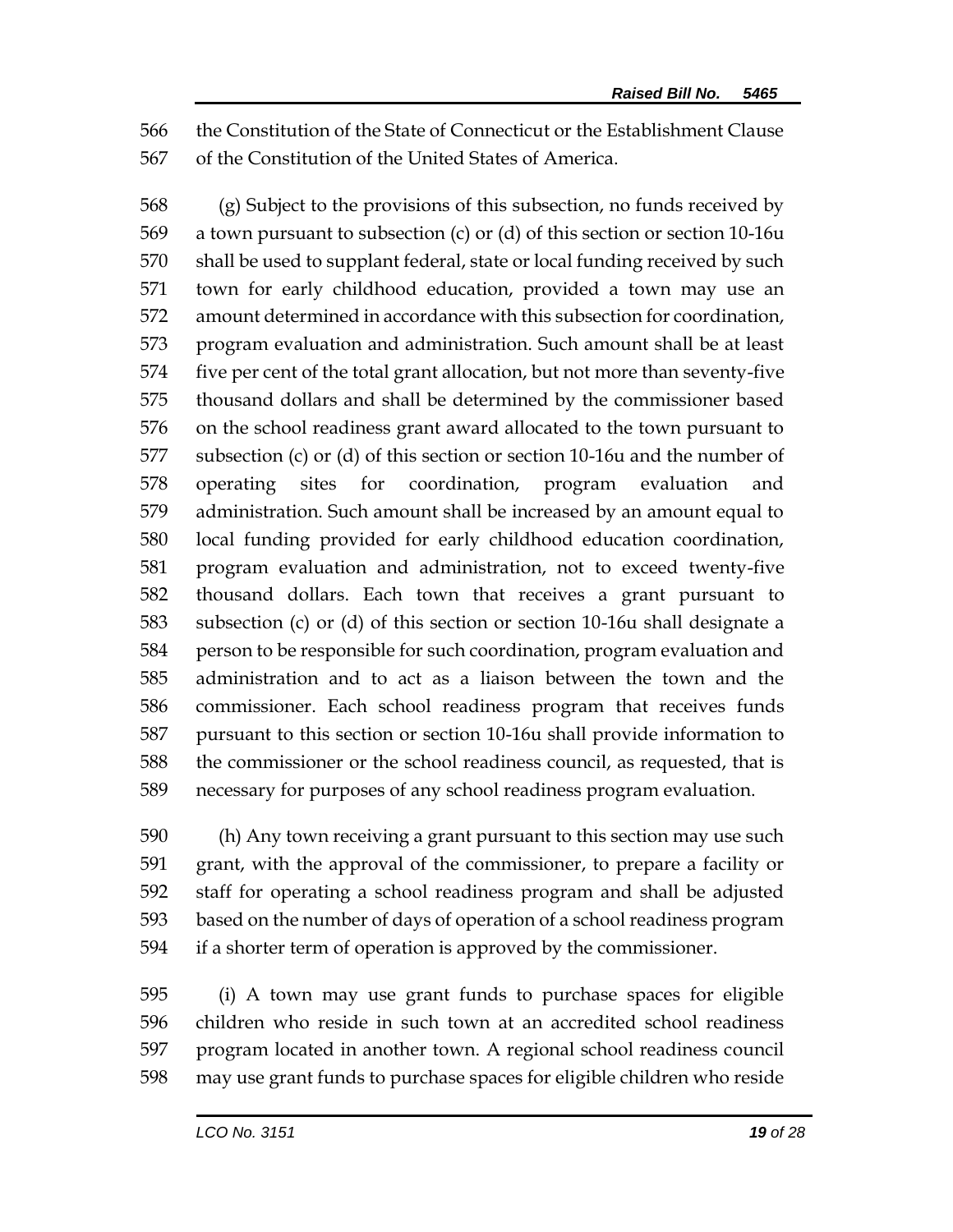in the region covered by the council at an accredited school readiness program located outside such region.

 (j) Children enrolled in school readiness programs funded pursuant to this section shall not be counted (1) as resident students for purposes of subdivision (22) of section 10-262f, or (2) in the determination of average daily membership pursuant to subdivision (2) of subsection (a) of section 10-261.

606 (k) (1) Up to two per cent of the amount of the appropriation for this section may be allocated to the competitive grant program pursuant to subsection (d) of this section. The determination of the amount of such allocation shall be made on or before August first.

 (2) Up to two per cent of the amount of the appropriation for this section may be used by the commissioner in a manner consistent with the provisions of section 10-509.

 **[**(l) For the fiscal year ending June 30, 2020, and each fiscal year thereafter, any school readiness program that (1) is licensed by the Office of Early Childhood pursuant to chapter 368a, (2) provides full- day and year-round child care and education programs for children, and (3) receives funds pursuant to this section or section 10-16u, shall use any amount of the per child cost as described in subdivision (1) of subsection (b) of section 10-16q that is over the amount of eight thousand nine hundred twenty-seven dollars, exclusively to increase the salaries of those individuals with direct responsibility for teaching or caring for children in a classroom at such school readiness program.**]**

 Sec. 7. Subsection (b) of section 8-210 of the 2022 supplement to the general statutes is repealed and the following is substituted in lieu thereof (*Effective July 1, 2022*):

 (b) The state, acting by and in the discretion of the Commissioner of Early Childhood, may enter into a contract with a municipality, a group child care home or family child care home, as described in section 19a-77, as amended by this act, a human resource development agency or a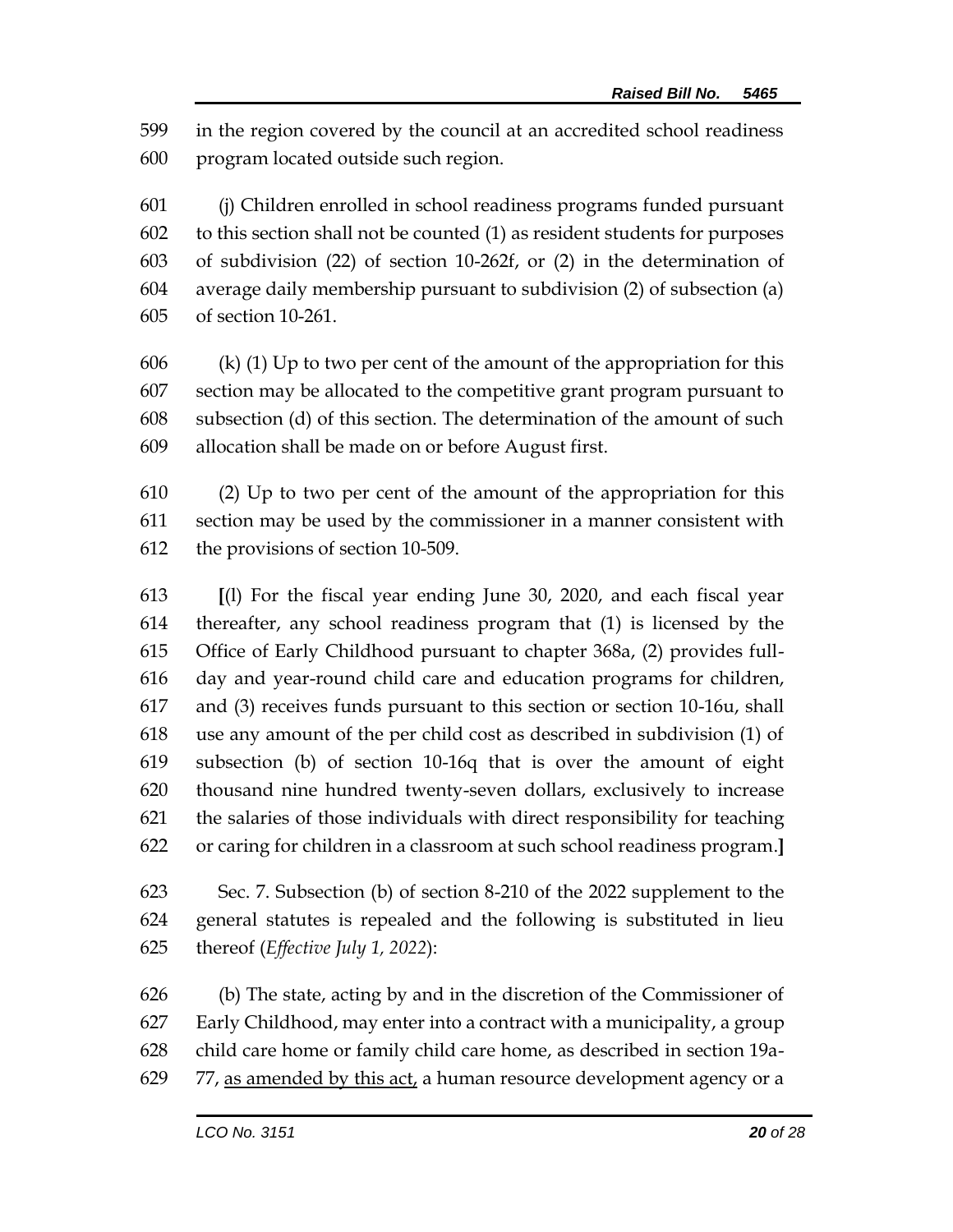nonprofit corporation for state financial assistance in developing and operating child care centers, group child care homes and family child care homes for children disadvantaged by reasons of economic, social or environmental conditions, provided no such financial assistance shall be available for the operating costs of any such child care center, group child care home or family child care home unless it has been licensed by the Commissioner of Early Childhood pursuant to section 19a-80. Such financial assistance shall be available for a program of a municipality, of a group child care home or family child care home, of a human resource development agency or of a nonprofit corporation which may provide for personnel, equipment, supplies, activities, program materials and renovation and remodeling of the physical facilities of such child care centers, group child care homes or family child care homes. Such contract shall provide for state financial assistance, within available appropriations, in the form of a state grant-in-aid (1) for a portion of the cost of such program, as determined by the Commissioner of Early Childhood, if not federally assisted, (2) equal to one-half of the amount by which the net cost of such program, as approved by the Commissioner of Early Childhood, exceeds the federal grant-in-aid thereof, or (3) in an amount not less than the per child cost as described 650 in subdivision (1) of subsection (b) of section 10-16q, as amended by this act, for each child in such program that is three or four years of age and each child that is five years of age who is not eligible to enroll in school, pursuant to section 10-15c, while maintaining services to children under three years of age under this section. **[**For the fiscal year ending June 30, 2020, and each fiscal year thereafter, the amount per child pursuant to subdivision (3) of this subsection that is over the amount of the per child cost that was prescribed pursuant to the contract for the fiscal year ending June 30, 2019, shall be used exclusively to increase the salaries of early childhood educators employed at the child care center.**]** The Commissioner of Early Childhood may authorize child care centers, group child care homes and family child care homes receiving financial assistance under this subsection to apply a program surplus to the next program year. The Commissioner of Early Childhood shall consult with directors of child care centers in establishing fees for the operation of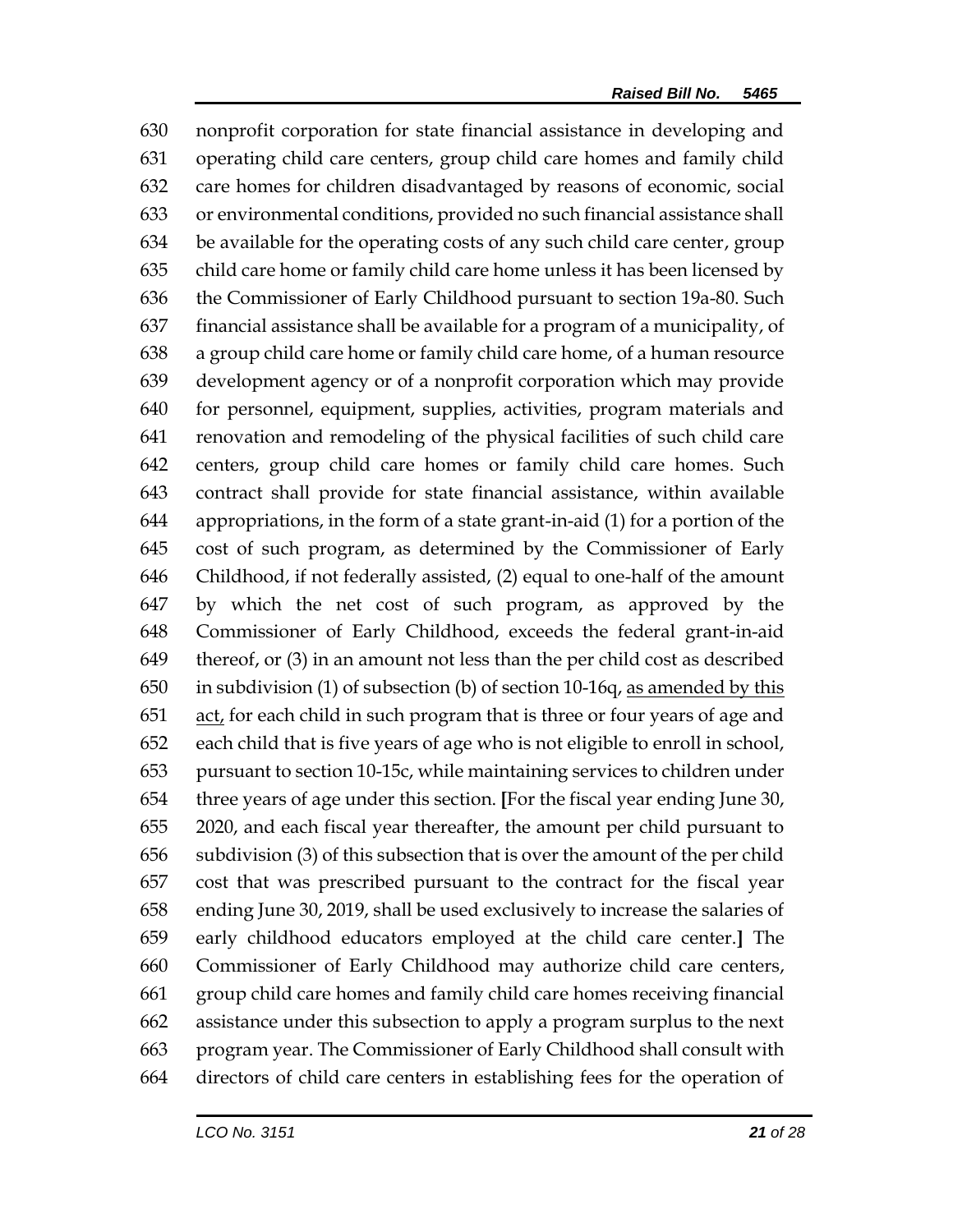such centers.

 Sec. 8. Subsections (a) and (b) of section 17b-749 of the 2022 supplement to the general statutes are repealed and the following is substituted in lieu thereof (*Effective July 1, 2022*):

 (a) The Commissioner of Early Childhood shall establish and operate a child care subsidy program to increase the availability, affordability and quality of child care services for families with a parent or caretaker who (1) is (A) working or attending high school, or (B) **[**subject to the provisions of subsection (d) of this section,**]** is enrolled or participating in (i) a public or independent institution of higher education, (ii) a private occupational school authorized pursuant to sections 10a-22a to 10a-22o, inclusive, (iii) a job training or employment program administered by a regional workforce development board, (iv) an apprenticeship program administered by the Labor Department's office of apprenticeship training, (v) an alternate route to certification program approved by the State Board of Education, (vi) an adult education program pursuant to section 10-69 or other high school equivalency program, or (vii) a local Even Start program or other adult education program approved by the Commissioner of Early Childhood; or (2) receives cash assistance under the temporary family assistance program from the Department of Social Services and is participating in an education, training or other job preparation activity approved pursuant to subsection (b) of section 17b-688i or subsection (b) of section 17b- 689d. Services available under the child care subsidy program shall include the provision of child care subsidies for children under the age of thirteen or children under the age of nineteen with special needs. The Office of Early Childhood shall open and maintain enrollment for the child care subsidy program and shall administer such program within the existing budgetary resources available. The office shall issue a notice on the office's Internet web site any time the office closes the program to new applications, changes eligibility requirements, changes program benefits or makes any other change to the program's status or terms, except the office shall not be required to issue such notice when the office expands program eligibility. Any change in the office's acceptance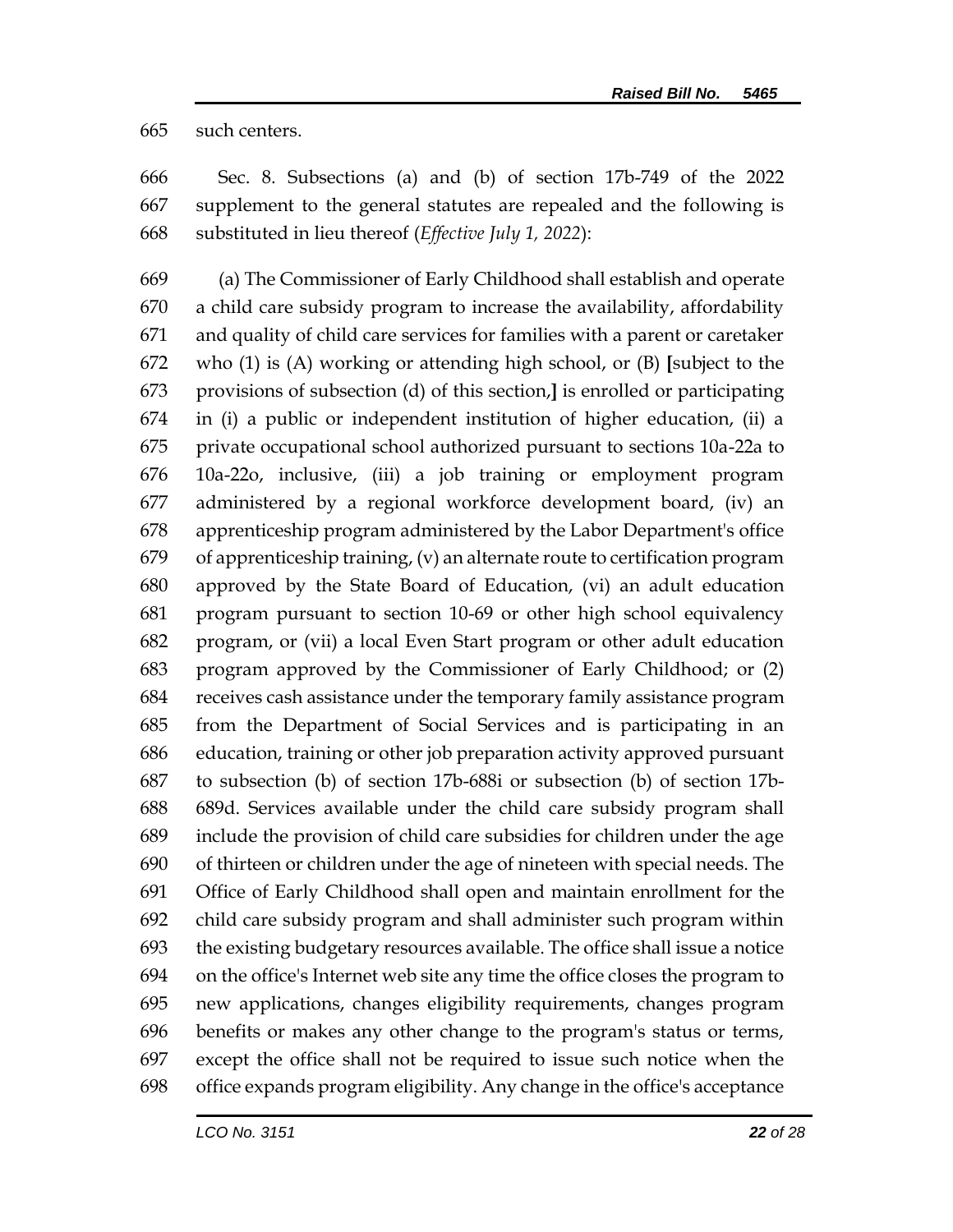of new applications, eligibility requirements, program benefits or any other change to the program's status or terms for which the office is required to give notice pursuant to this subsection, shall not be effective until thirty days after the office issues such notice.

 (b) The commissioner shall (1) establish income standards for applicants and recipients at a level to include a family with gross income up to **[**fifty**]** seventy-five per cent of the state-wide median income, 706 except the commissioner,  $[(1)$  may increase the income level up to the maximum level allowed under federal law, (2)**]** upon the request of the Commissioner of Children and Families, may waive the income standards for adoptive families so that children adopted on or after October 1, 1999, from the Department of Children and Families are eligible for the child care subsidy program, and **[**(3) on and after March 1, 2003, shall reduce the income eligibility level to up to fifty-five per cent of the state-wide median income for applicants and recipients who qualify based on their loss of eligibility for temporary family assistance**]** (2) limit the amount of a family copay to a maximum of seven per cent of a family's household income. The commissioner may adopt regulations in accordance with chapter 54 to establish income criteria and durational requirements for such waiver of income standards.

 Sec. 9. Subsection (d) of section 17b-749 of the 2022 supplement to the general statutes is repealed and the following is substituted in lieu thereof (*Effective July 1, 2022*):

722 (d) (1) Not later than July 1, 2015, an applicant determined to be eligible for program benefits by the Commissioner of Early Childhood shall remain eligible for such benefits for a period prescribed by federal law. **[**, except any applicant determined to be eligible for program benefits by the commissioner under subparagraph (B) of subdivision (1) of subsection (a) of this section shall only be eligible for and receive such benefits upon the availability of federal funds received pursuant to Coronavirus Response and Relief Supplemental Appropriations Act, P.L. 116-260, as amended from time to time, or the American Rescue Plan Act of 2021, P.L. 117-2, as amended from time to time, and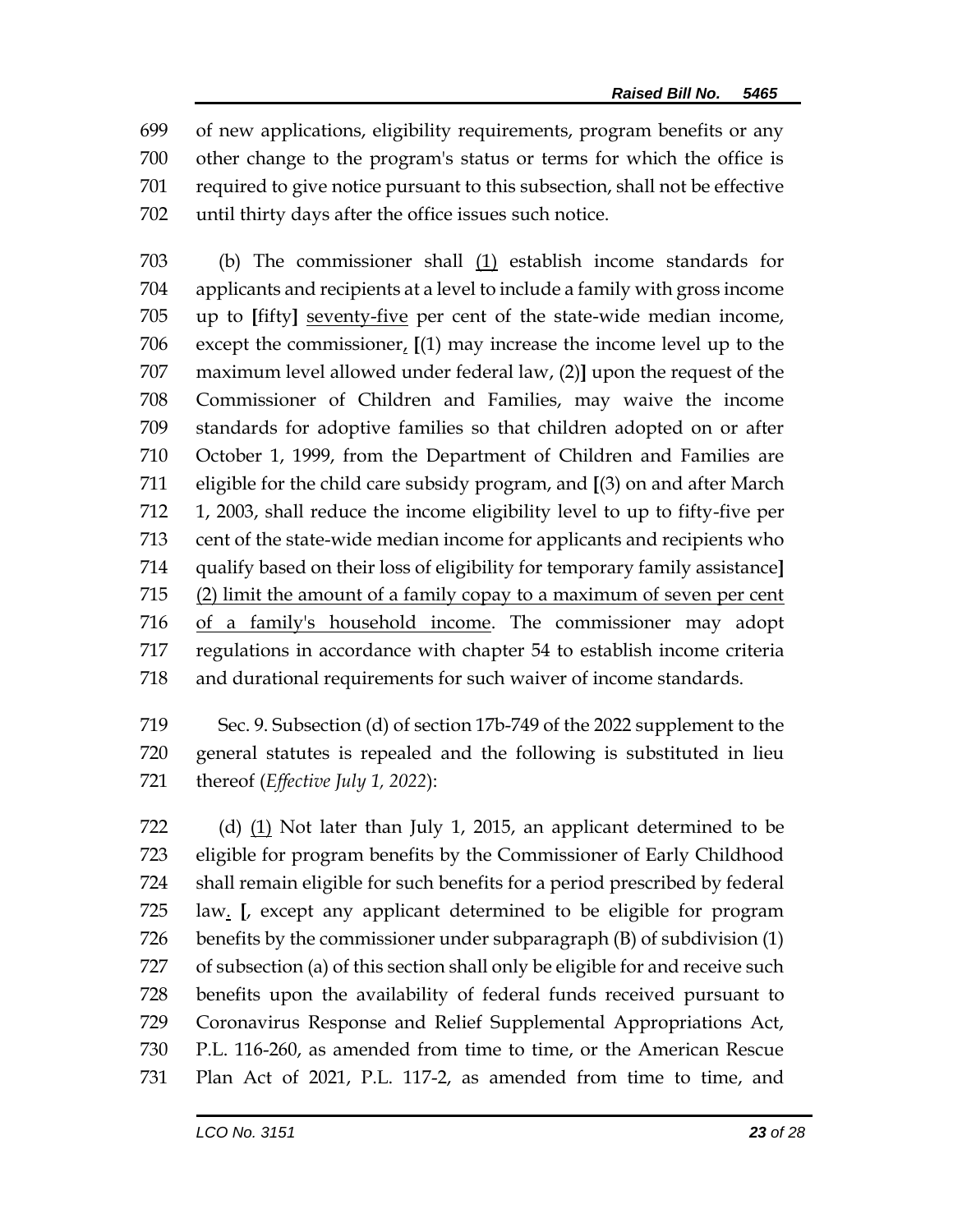designated by the commissioner for such benefits.**]**

 (2) For purposes of determining the eligibility of an applicant for program benefits under subparagraph (A) of subdivision (1) of subsection (a) of this section, the commissioner shall accept evidence of registration with a job search assistance program administered by the Labor Department. An applicant determined to be eligible for program 738 benefits under this subdivision shall be considered employed half-time and eligible for such benefits for a period of ninety days while such applicant seeks employment. Sec. 10. Section 17b-749 of the 2022 supplement to the general statutes is amended by adding subsection (l) as follows (*Effective July 1, 2022*): (NEW) (l) For the fiscal year ending June 30, 2023, and each fiscal year

 thereafter, the amount of the subsidy paid to providers under the child care subsidy program shall be at least seventy-five per cent of the market rate, as determined by the Commissioner of Early Childhood pursuant to the current market rate study required under federal law.

 Sec. 11. Subdivision (3) of subsection (a) of section 19a-77 of the general statutes is repealed and the following is substituted in lieu thereof (*Effective July 1, 2022*):

 (3) A "family child care home" which consists of a private family 752 home  $(A)$  caring for not more than six children, including the provider's own children not in school full time, or if there is an assistant or substitute staff member approved by the Commissioner of Early Childhood present, not more than nine children, (B) where the children are cared for not less than three or more than twelve hours during a twenty-four-hour period, and (C) where care is given on a regularly recurring basis except that care may be provided in excess of twelve hours but not more than seventy-two consecutive hours to accommodate a need for extended care or intermittent short-term overnight care. **[**During the regular school year, a maximum of three additional children who are in school full time, including the provider's own children, shall be permitted, except that if the provider has more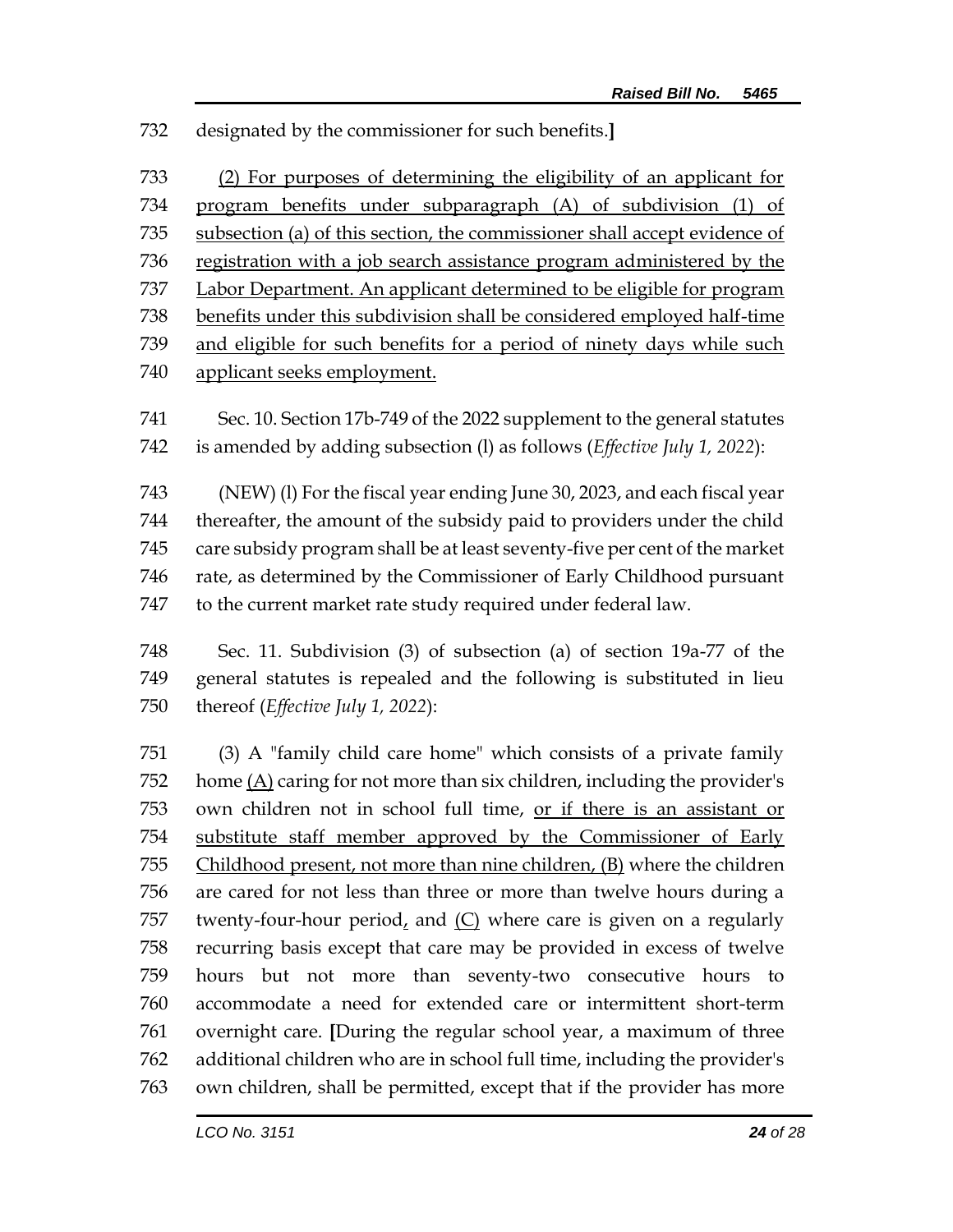than three children who are in school full time**]** At any time during the year, all of the provider's children shall be permitted; **[**. During the summer months when regular school is not in session, a maximum of three additional children who are otherwise enrolled in school full time, including the provider's own children, shall be permitted if there is an assistant or substitute staff member approved by the Commissioner of Early Childhood, pursuant to section 19a-87b, present and assisting the provider, except that (A) if the provider has more than three such additional children who are the provider's own children, all of the provider's own children shall be permitted, and (B) such approved assistant or substitute staff member shall not be required if all of such additional children are the provider's own children;**]**

 Sec. 12. Section 10-16r of the 2022 supplement to the general statutes is repealed and the following is substituted in lieu thereof (*Effective July 1, 2022*):

 (a) A town seeking to apply for a grant pursuant to subsection (c) of section 10-16p, as amended by this act, or section 10-16u shall convene a local school readiness council or shall establish a regional school readiness council pursuant to subsection (c) of this section. Any other town may convene such a council. The chief elected official of the town or, in the case of a regional school district, the chief elected officials of the towns in the school district and the superintendent of schools for the school district shall jointly appoint and convene such council. Each school readiness council shall be composed of: (1) The chief elected official, or the official's designee; (2) the superintendent of schools, or a management level staff person as the superintendent's designee; (3) parents; (4) representatives from local programs such as Head Start, child care providers receiving state financial assistance pursuant to 792 section 8-210, as amended by this act, family resource centers, nonprofit and for-profit child care centers, group child care homes, prekindergarten and nursery schools, and family child care home providers; (5) a representative from a health care provider in the community; (6) the local homeless education liaison designated by the local or regional board of education for the school district, pursuant to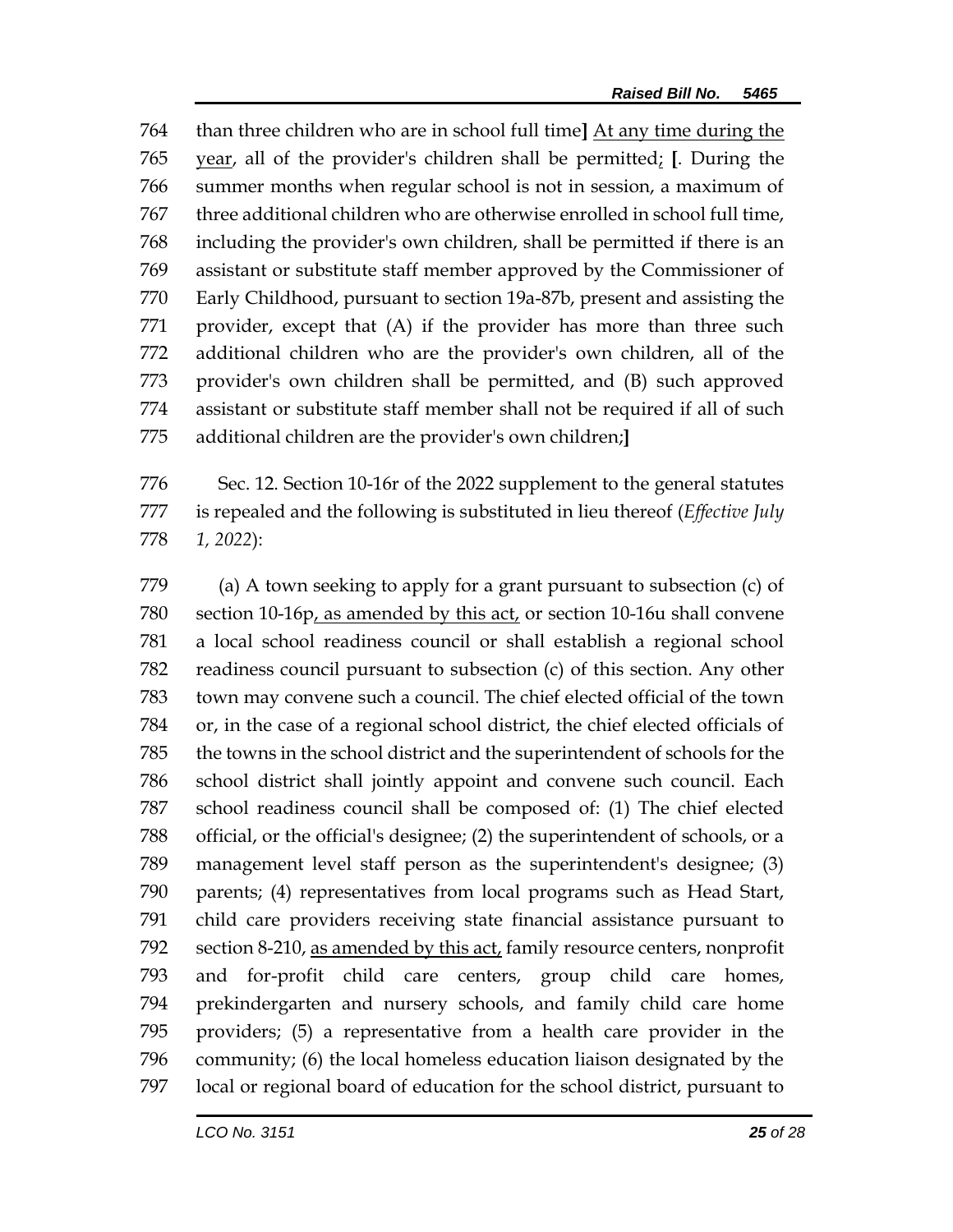Subtitle B of Title VII of the McKinney-Vento Homeless Assistance Act, 42 USC 11431 et seq., as amended from time to time; (7) a representative from a workforce or job training entity in the community; (8) a representative from a local business in the community; and (9) other representatives from the community who provide services to children. On and after July 1, 2021, the members of the school readiness council shall elect the chairperson of the school readiness council. Each school readiness council is required to document efforts to ensure that the racial, ethnic and socioeconomic composition of the council reflects that of its town or region, as applicable. At least twenty-five per cent of the membership of the school readiness council shall be parents or guardians of children eligible to attend a school readiness program. Such parents or guardians may, within available appropriations, be compensated for any time and travel related to council meetings, and any activities related to training, leadership and community engagement. School readiness council meetings shall be held at times and locations that are convenient for the council members, including the parent and guardian members.

 (b) The local school readiness council shall: (1) Make recommendations to the chief elected official and the superintendent of schools on issues relating to school readiness, including any 819 applications for grants pursuant to sections 10-16p, as amended by this act, 10-16u, 17b-749a and 17b-749c; (2) foster partnerships among providers of school readiness programs; (3) cooperate with the Office of Early Childhood in any evaluation of a school readiness program; (4) identify existing and prospective resources and services available to children and families; (5) facilitate the coordination of the delivery of services to children and families, including (A) referral procedures, and (B) before and after-school child care for children attending kindergarten programs; (6) exchange information with other councils, the community and organizations serving the needs of children and families; (7) make recommendations to school officials concerning transition from school readiness programs to kindergarten; (8) encourage public participation; **[**and**]** (9) collaborate with the Office of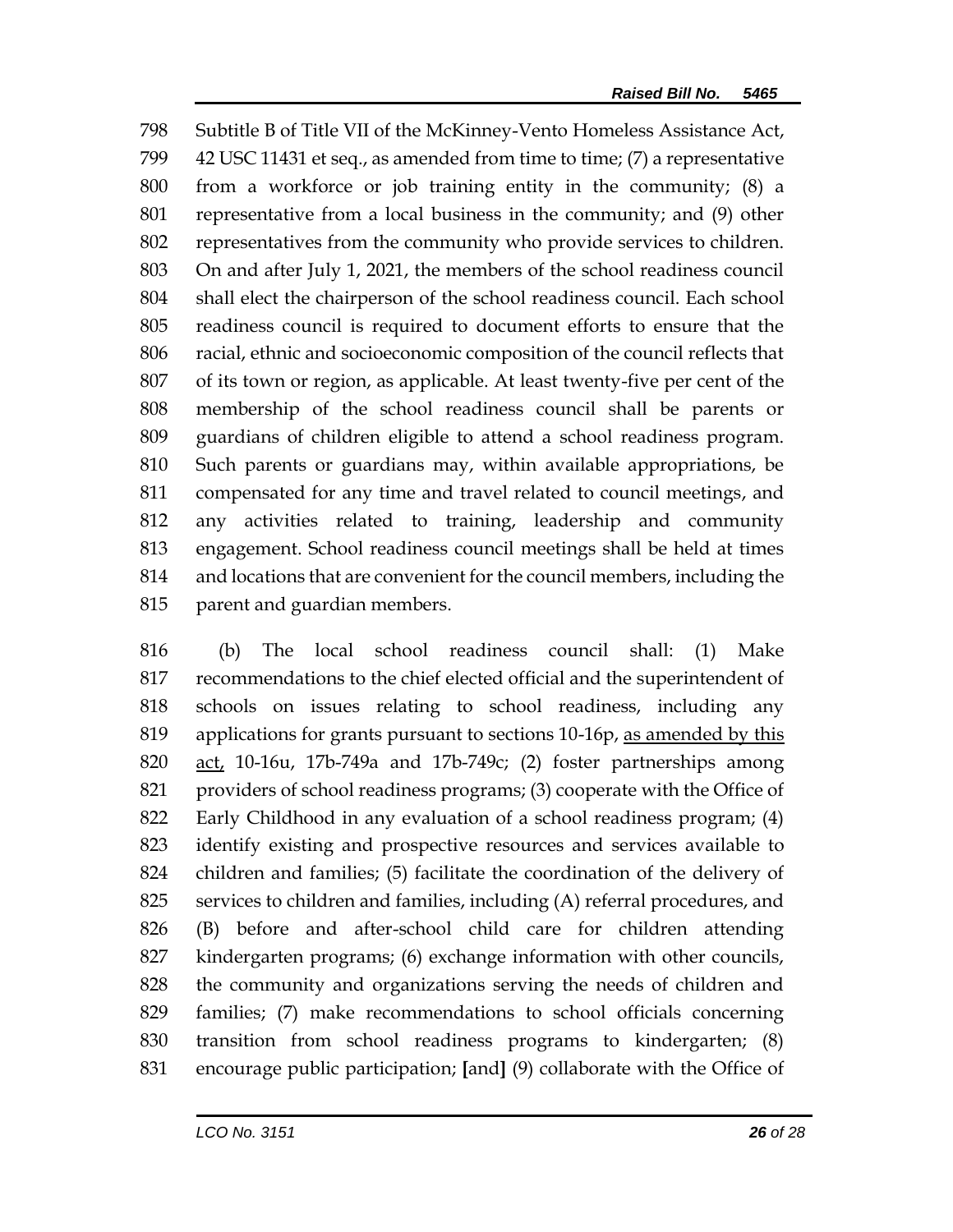Early Childhood related to planning improvements to the state early care and education governance structure; and (10) conduct, as necessary, a needs assessment for early childhood education for children and families in the community.

 (c) Two or more towns or school districts and appropriate representatives of groups or entities interested in early childhood education in a region may establish a regional school readiness council. If a priority school is located in at least one of such school districts, the regional school readiness council may apply for a grant pursuant to subsection (d) of section 10-16p, as amended by this act. The regional school readiness council may perform the duties outlined in subdivisions (2) to (8), inclusive, and (10) of subsection (b) of this section.

 (d) On and after July 1, 2022, following a local needs assessment conducted pursuant to subdivision (10) of subsection (b) of this section, that reveals a surplus of unused school readiness spaces, a local or regional school readiness council may convert such unused school readiness spaces to infant and toddler spaces, provided the per child cost for such converted spaces does not exceed the per child cost for infant and toddler spaces for state-funded child care centers pursuant to section 8-210, as amended by this act.

 Sec. 13. (*Effective July 1, 2022*) The sum of \_\_\_\_ dollars is appropriated to the Office of Early Childhood from the General Fund, for the fiscal year ending June 30, 2023, for the purpose of expending such funds in accordance with the provisions of subdivision (2) of subsection (e) of section 10-16p of the general statutes, as amended by this act.

> This act shall take effect as follows and shall amend the following sections:

| Section 1 | <i>July 1, 2022</i> | New section |
|-----------|---------------------|-------------|
| Sec. 2    | <i>July 1, 2022</i> | New section |
| Sec. 3    | <i>July 1, 2022</i> | 10-531      |
| Sec. 4    | <i>July 1, 2022</i> | New section |
|           |                     |             |